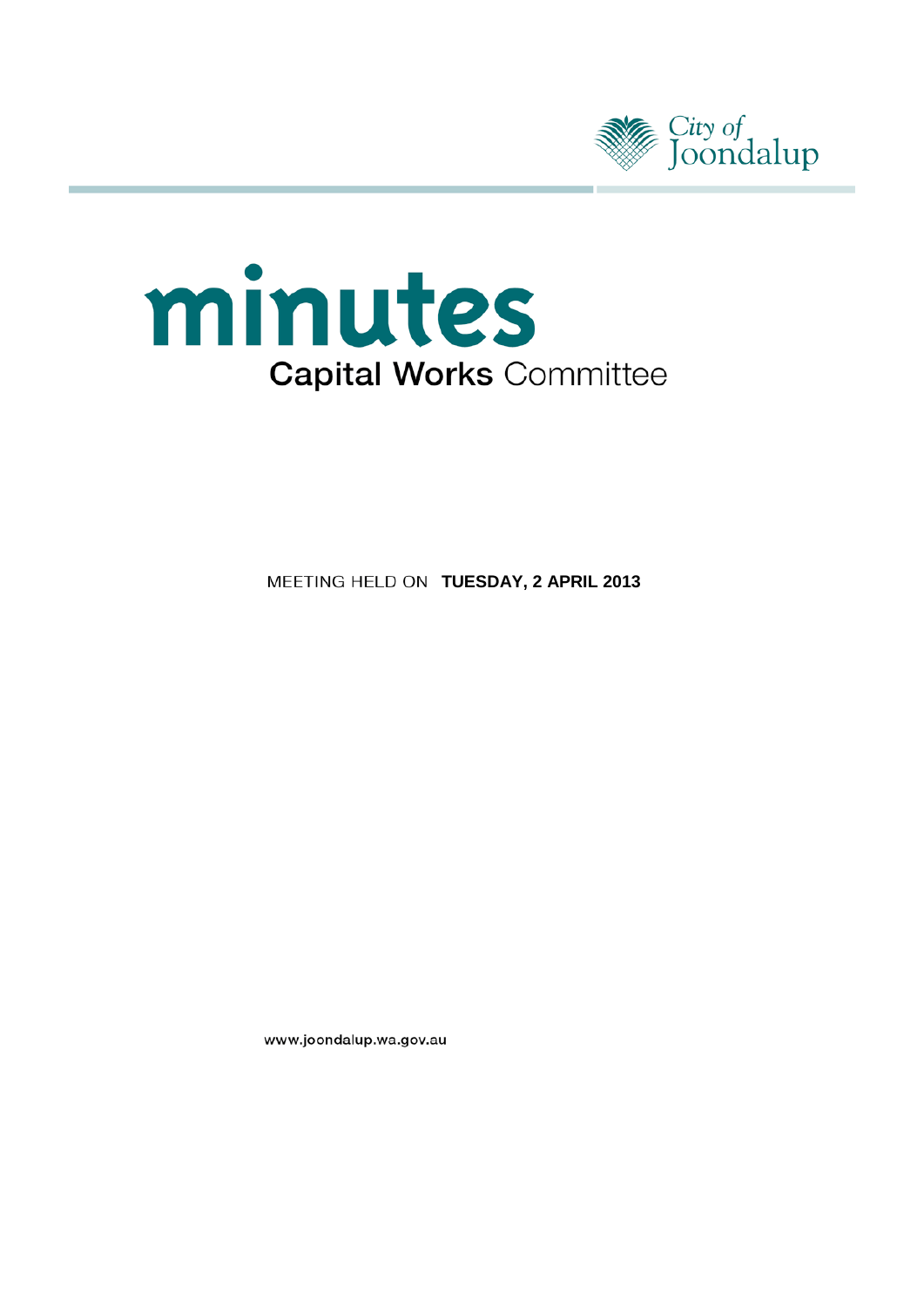# **TABLE OF CONTENTS**

| Item No        | <b>Title</b>                                                                   | Page No |
|----------------|--------------------------------------------------------------------------------|---------|
|                | <b>Declaration of Opening</b>                                                  | 3       |
|                | Apologies/Leave of absence                                                     | 3       |
|                | <b>Confirmation of Minutes</b>                                                 | 4       |
|                | Announcements by the Presiding Member without discussion                       | 4       |
|                | Declarations of Interest                                                       | 4       |
|                | Identification of matters for which the meeting may sit behind<br>closed doors | 4       |
|                | Petitions and deputations                                                      | 4       |
|                | Reports                                                                        | 5       |
| $\mathbf 1$    | Update on 2012-13 Capital Works Program - [102496]                             | 5       |
| $\overline{2}$ | Monthly Capital Works Project Reports - [102496]                               | 8       |
| 3              | Entry Statements Revised Design - [102496, 102315, 55541,<br>102623]           | 12      |
| 4              | Iconic East-West Arterial Road Projects - Shenton Avenue -<br>[102496, 53597]  | 17      |
|                | Motions of which previous notice has been given                                | 25      |
|                | Requests for Reports for future consideration                                  | 25      |
|                | Closure                                                                        | 25      |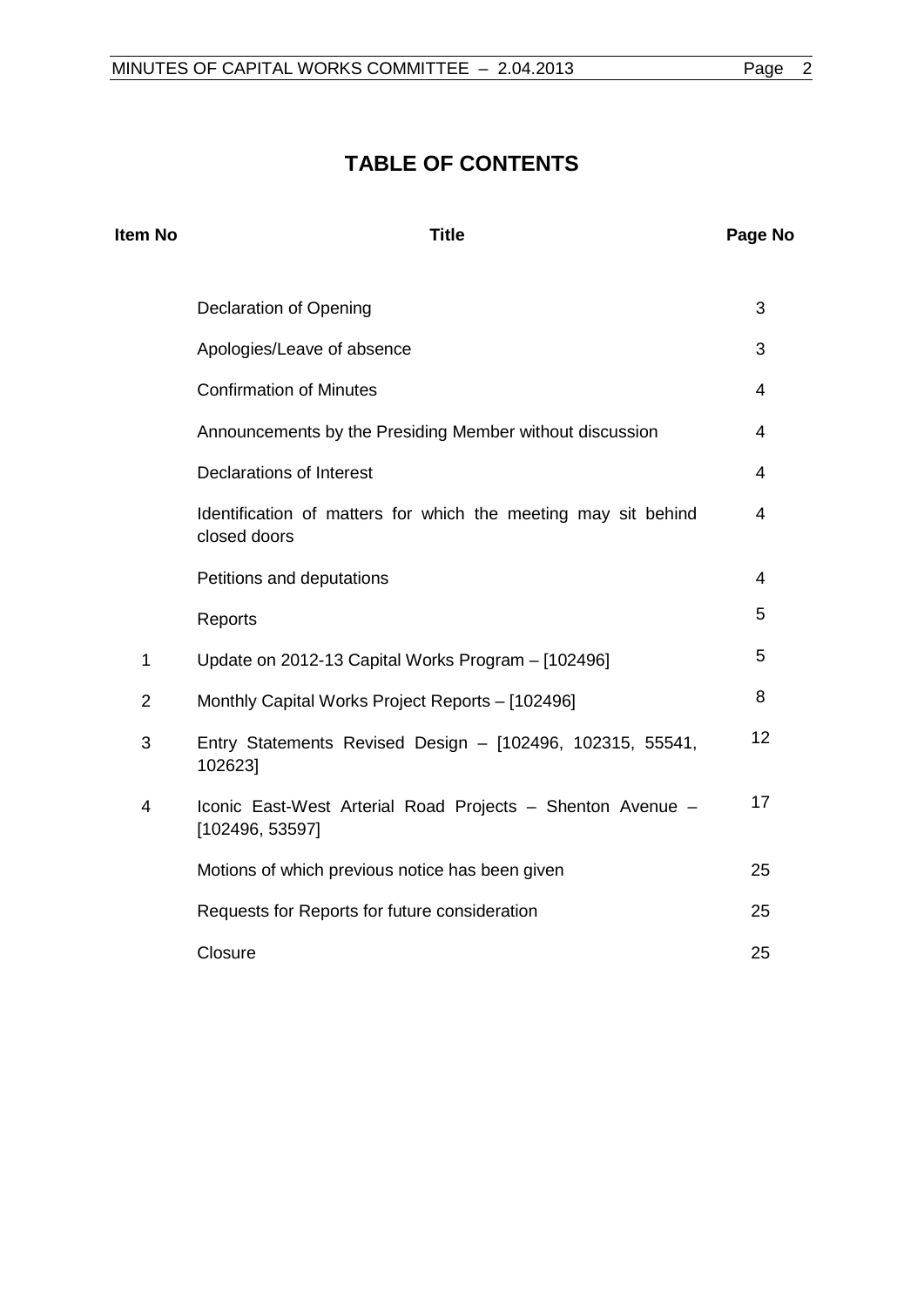# **CITY OF JOONDALUP**

#### **MINUTES OF THE CAPITAL WORKS COMMITTEE MEETING HELD IN CONFERENCE ROOM 2, JOONDALUP CIVIC CENTRE, BOAS AVENUE, JOONDALUP ON TUESDAY, 2 APRIL 2013.**

# **ATTENDANCE**

#### **Committee Members:**

Cr Tom McLean, JP *Presiding Member* Mayor Troy Pickard *from 5.53pm* Cr Geoff Amphlett, JP *Deputy Presiding Member* Cr Brian Corr Cr Christine Hamilton-Prime Cr Teresa Ritchie Cr Philippa Taylor

#### **Observers:**

Cr John Chester Cr Mike Norman Cr Sam Thomas

#### **Officers:**

| Mr Mike Tidy      | <b>Director Corporate Services</b>      |           |
|-------------------|-----------------------------------------|-----------|
| Mr Nico Claassen  | <b>Director Infrastructure Services</b> |           |
| Mr Brad Sillence  | <b>Manager Governance</b>               |           |
| Mr Mike Hamling   | <b>Manager Operation Services</b>       |           |
| Mr John Byrne     | Governance Coordinator                  | to 6.35pm |
| Mrs Lesley Taylor | Governance Officer                      |           |

# <span id="page-2-0"></span>**DECLARATION OF OPENING**

The Presiding Member declared the meeting open at 5.46pm.

# <span id="page-2-1"></span>**APOLOGIES/LEAVE OF ABSENCE**

#### **Leave of Absence previously approved**

| Cr Brian Corr      | 4 April to 13 April 2013 inclusive. |
|--------------------|-------------------------------------|
| Cr Kerry Hollywood | 1 May to 26 May 2013 inclusive.     |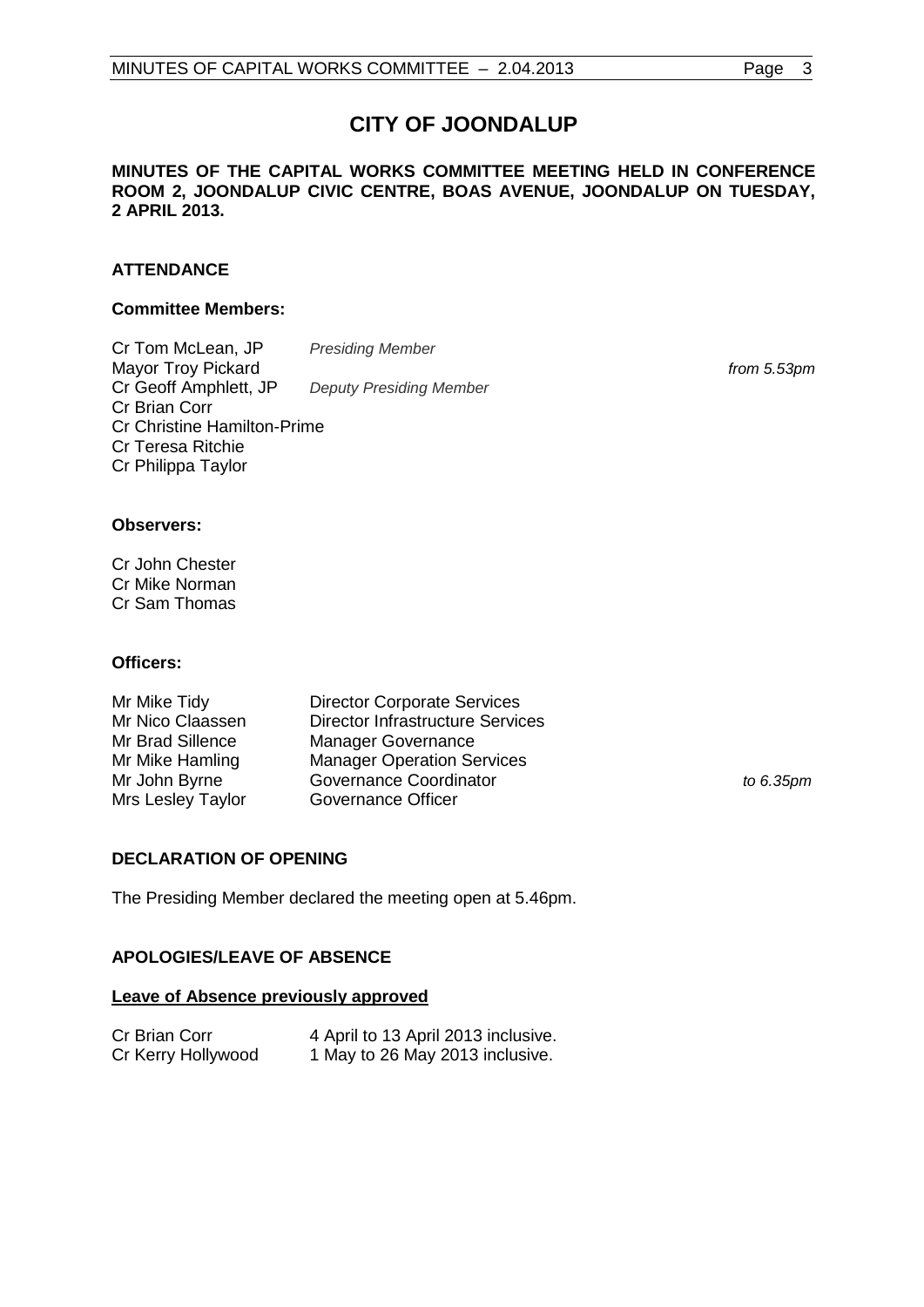# <span id="page-3-0"></span>**CONFIRMATION OF MINUTES**

#### MINUTES OF THE CAPITAL WORKS COMMITTEE MEETING HELD ON 5 MARCH 2013

**MOVED Cr Hamilton-Prime, SECONDED Cr Amphlett that the minutes of the meeting of the Capital Works Committee held on 5 March 2013 be confirmed as a true and correct record.**

#### **The Motion was Put and CARRIED (6/0)**

**In favour of the Motion:** Crs McLean, Amphlett, Corr, Hamilton-Prime, Ritchie and Taylor.

# <span id="page-3-1"></span>**ANNOUNCEMENTS BY THE PRESIDING MEMBER WITHOUT DISCUSSION**

Nil.

# <span id="page-3-2"></span>**DECLARATIONS OF INTEREST**

Nil.

#### <span id="page-3-3"></span>**IDENTIFICATION OF MATTERS FOR WHICH THE MEETING MAY SIT BEHIND CLOSED DOORS**

In accordance with Clause 76 of the City's *Standing Orders Local Law 2005*, this meeting was not open to the public.

# <span id="page-3-4"></span>**PETITIONS AND DEPUTATIONS**

Nil.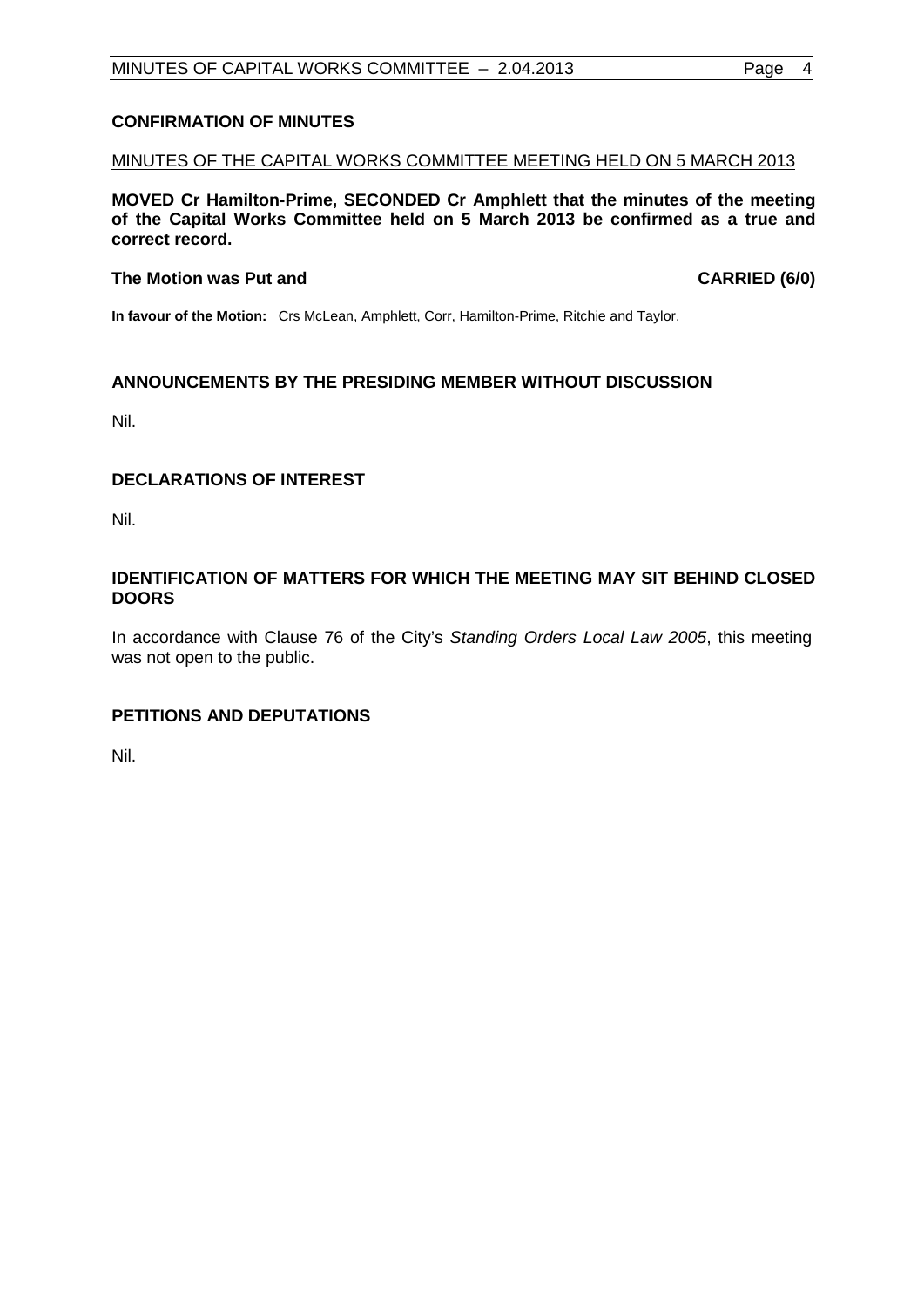# <span id="page-4-0"></span>**REPORTS**

*Mayor Pickard entered the room at 5.53pm.*

# <span id="page-4-1"></span>**ITEM 1 UPDATE ON 2012-13 CAPITAL WORKS PROGRAM**

| <b>WARD</b>                           | All                                                                                                                                                    |  |
|---------------------------------------|--------------------------------------------------------------------------------------------------------------------------------------------------------|--|
| <b>RESPONSIBLE</b><br><b>DIRECTOR</b> | Mr Nico Claassen<br>Infrastructure Services                                                                                                            |  |
| <b>FILE NUMBER</b>                    | 102496, 101515                                                                                                                                         |  |
| <b>ATTACHMENT</b>                     | Attachment 1 Capital Works Project Report 2012-13                                                                                                      |  |
| <b>AUTHORITY / DISCRETION</b>         | Information - includes items provided to Council for<br>information purposes only that do not require a decision of<br>Council (that is for 'noting'). |  |

#### **PURPOSE**

For the Capital Works Committee to note the update on the 2012-13 Capital Works Program.

# **EXECUTIVE SUMMARY**

The Capital Works Project Report for the 2012-13 program, as at 28 February 2013, is attached (Attachment 1 refers).

*It is recommended that the Capital Works Committee NOTES the report on the Capital Works Projects for 2012-13 forming Attachment 1 to this Report.*

# **BACKGROUND**

At its meeting held on 15 May 2012 (CJ094-05/12 refers), Council resolved inter alia to establish a Capital Works Committee to:

- *Oversee the monthly progress of the City's annual Capital Works Program and review of the City's Five Year Capital Works Program.*
- *Oversee the long term planning of major capital works projects not being the role of a Council Committee established for such purposes.*
- *Consider recommendations to modify the City's Capital Works.*

# **DETAILS**

The Capital Works Project Report for the 2012-13 program, as at 28 February 2013, is provided as Attachment 1.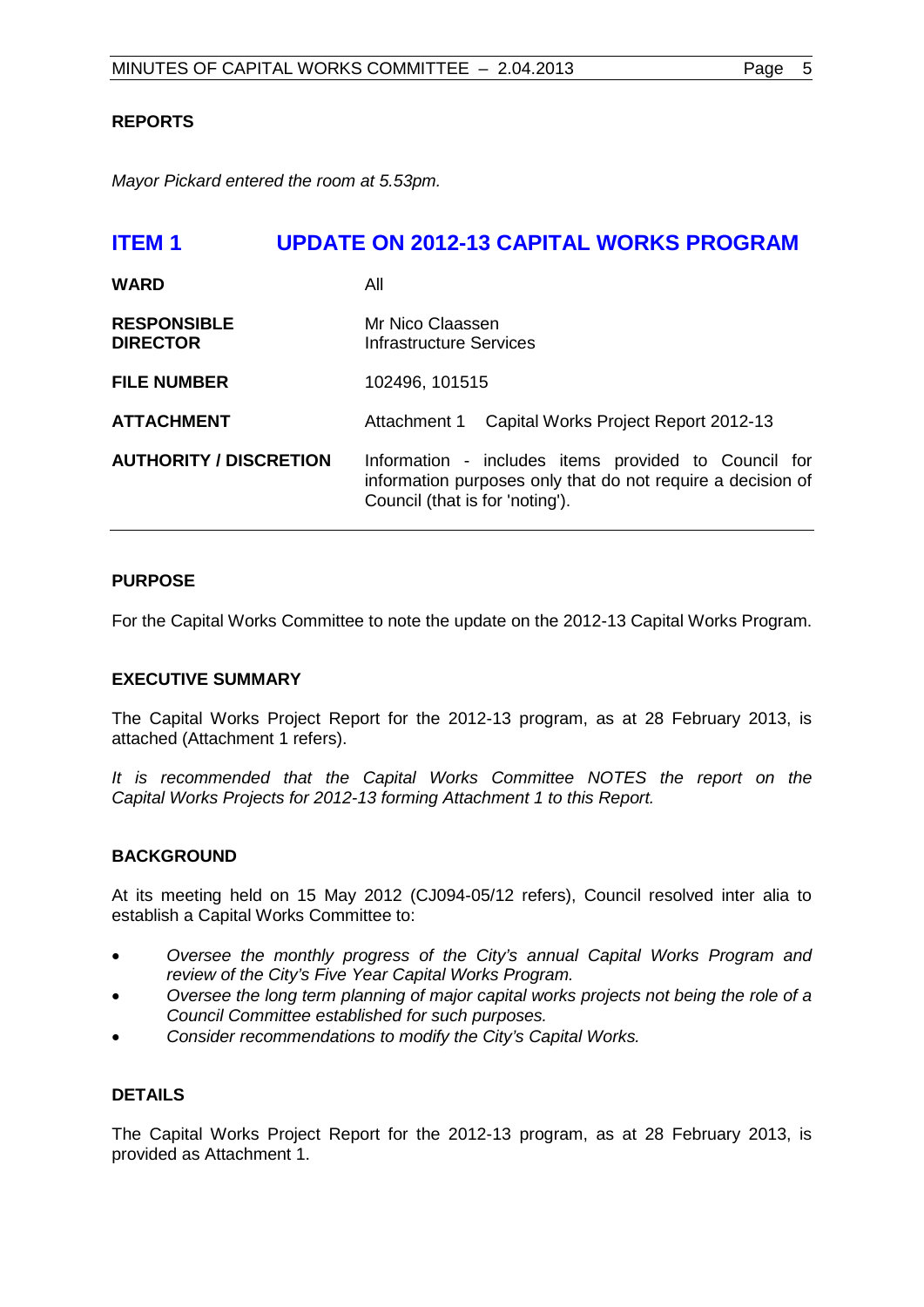| Legislation | Sections 5.17 and 6.8 of the Local Government Act 1995.                                                                                                                                                                                                                                                                                                                                                                                                 |
|-------------|---------------------------------------------------------------------------------------------------------------------------------------------------------------------------------------------------------------------------------------------------------------------------------------------------------------------------------------------------------------------------------------------------------------------------------------------------------|
|             | A Committee cannot make decisions, on behalf of the<br>Council, that require an absolute majority decision (Section<br>5.17 of the Local Government Act 1995), in which case, and<br>in accordance with Section 6.8 of the Local Government<br>Act 1995, includes approving expenditure not included in<br>the City's Annual Budget. The Capital Works Committee<br>could only recommend to the Council to approve or modify<br>capital works projects. |
|             |                                                                                                                                                                                                                                                                                                                                                                                                                                                         |

# **Strategic Community Plan**

- **Key theme** Financial Sustainability.
- **Objective** Major project delivery.
- **Strategic initiative** Not applicable.
- **Policy** Not applicable.

# **Risk management considerations**

Not applicable.

#### **Financial/budget implications**

Not applicable.

#### **Regional significance**

Not applicable.

# **Sustainability implications**

Not applicable.

# **Consultation**

Not applicable.

# **COMMENT**

The Capital Works Project Report for the 2012-13 program provides an update on the capital work activities undertaken as at 28 February 2013.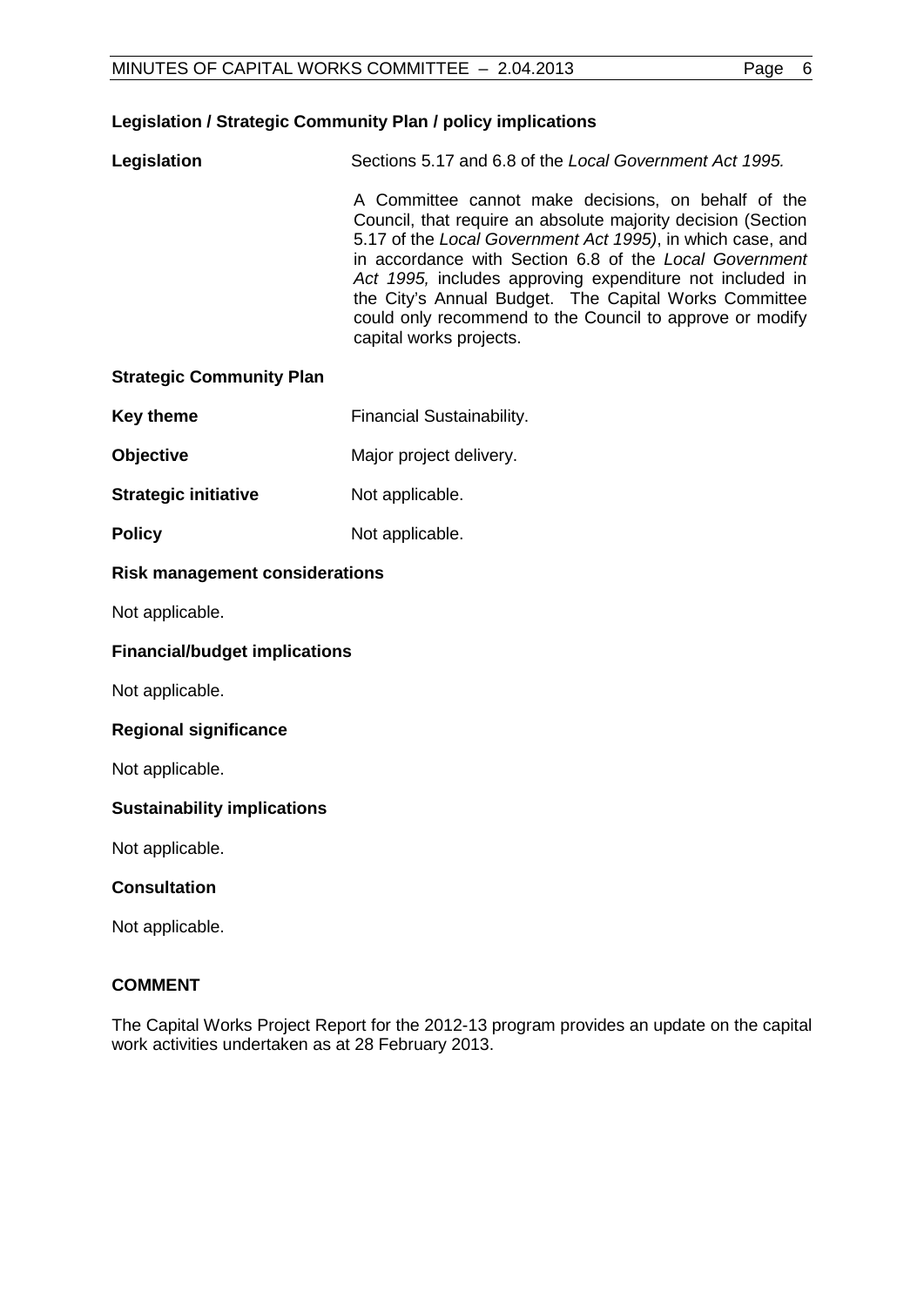#### **VOTING REQUIREMENTS**

Simple Majority.

**MOVED Mayor Pickard, SECONDED Cr Hamilton-Prime that the Capital Works Committee NOTES the report on the Capital Works Projects for 2012-13 forming Attachment 1 to this Report.**

# **The Motion was Put and CARRIED (7/0)**

**In favour of the Motion:** Cr McLean, Mayor Pickard, Crs Amphlett, Corr, Hamilton-Prime, Ritchie and Taylor.

*Appendix 1 refers*

*To access this attachment on electronic document, click here: [Attach1agnCWC020413.pdf](http://www.joondalup.wa.gov.au/files/committees/CWOC/2013/Attach1agnCWC020413.pdf)*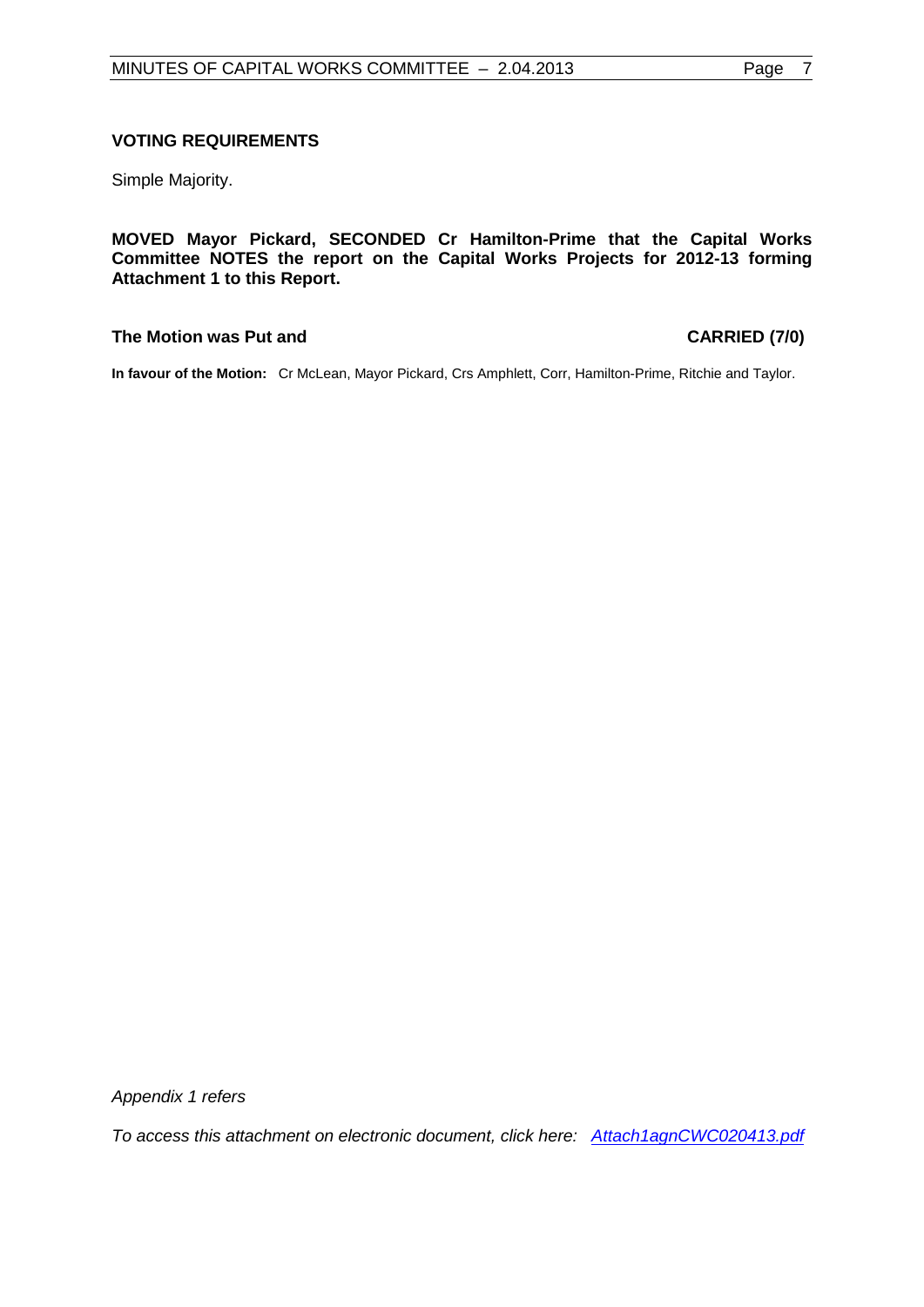# <span id="page-7-0"></span>**ITEM 2 MONTHLY CAPITAL WORKS PROJECT REPORTS**

| <b>WARD</b>                           | All                                                                                                                                                    |                                                                                                                                                                                                                      |
|---------------------------------------|--------------------------------------------------------------------------------------------------------------------------------------------------------|----------------------------------------------------------------------------------------------------------------------------------------------------------------------------------------------------------------------|
| <b>RESPONSIBLE</b><br><b>DIRECTOR</b> | Mr Nico Claassen<br>Infrastructure Services                                                                                                            |                                                                                                                                                                                                                      |
| <b>FILE NUMBER</b>                    | 102496, 101515                                                                                                                                         |                                                                                                                                                                                                                      |
| <b>ATTACHMENT</b>                     | Attachment 1<br>Attachment 2<br>Attachment 3<br>Attachment 4<br>Attachment 5<br>Attachment 6                                                           | Oceanside Promenade redevelopment<br>Moore Drive duplication<br>Currambine Community<br>Centre<br>and<br>Delamere Park construction<br>Tom Simpson Park upgrade<br><b>Entry statements</b><br>Mirror Park skate park |
| <b>AUTHORITY / DISCRETION</b>         | Information - includes items provided to Council for<br>information purposes only that do not require a decision of<br>Council (that is for 'noting'). |                                                                                                                                                                                                                      |

# **PURPOSE**

For the Capital Works Committee to note the monthly project status reports for capital works projects.

# **EXECUTIVE SUMMARY**

At the Capital Works Committee meeting of 7 August 2012 the Committee determined which capital works project reports were required and the frequency of reporting. The monthly project reports are attached (Attachments 1 – 6 refer).

# **BACKGROUND**

At its meeting held on 7 August 2012 the Capital Works Committee requested that the following project reports be provided on a monthly and quarterly basis:

- Oceanside Promenade redevelopment monthly.
- Moore Drive duplication monthly.
- Currambine Community Centre and Delamere Park construction monthly.
- Tom Simpson Park upgrade monthly.
- Entry Statements monthly.
- Mirror Park skate park monthly.
- Hodges Drive duplication quarterly.
- Marmion foreshore car park quarterly.
- Mawson Park landscape upgrade quarterly.
- Hillarys Park landscape upgrade quarterly.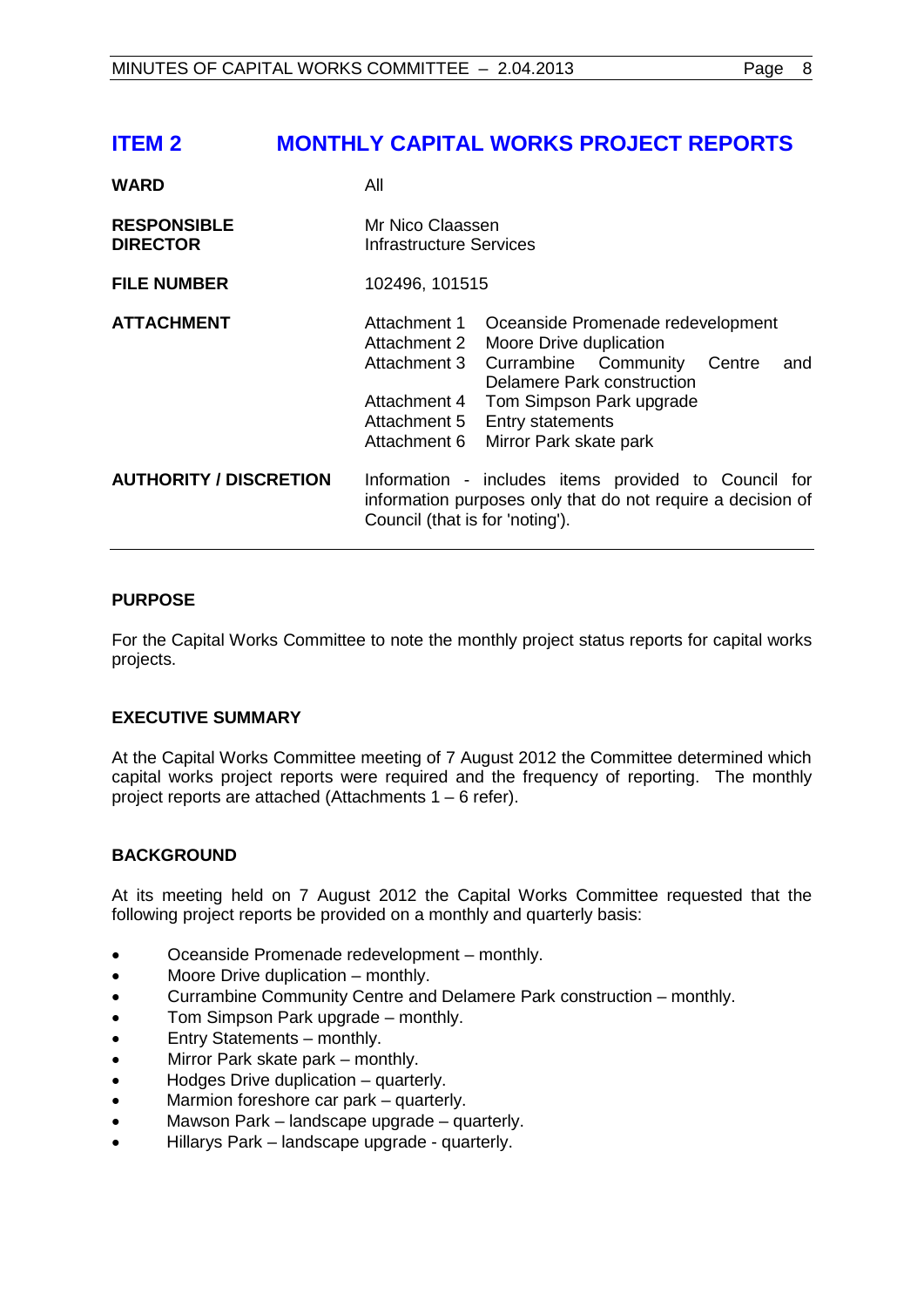# **DETAILS**

At the 7 August 2012 Capital Works Committee meeting the Committee determined which capital work project reports were required on a monthly and quarterly basis. A summary of each project and its current status is detailed below, with more detailed information in the attached project reports.

Oceanside Promenade Redevelopment

Project description: The redevelopment of Oceanside Promenade in accordance with the final concept plan, as approved by Council on 17 May 2011 (CJ092-05/11 refers).

Current status: All construction works have been completed.

Two of the four light poles have been removed from the roundabout at the intersection with Iluka Avenue and the car park. A Norfolk Island Pine Tree has been planted within the roundabout.

This is the final monthly report for this project.

#### Moore Drive Duplication

Project description: Construction of a second carriageway on Moore Drive from Connolly Drive to Joondalup Drive.

Current status: Project completed.

This is the final monthly report for this project.

Currambine Community Centre and Delamere Park Construction

- Project description: Design, tender and project management of the construction of Currambine Community Centre and a new park and car park at Delamere Park.
- Current status: Works on the community centre are progressing in accordance with the program. Car park sub-bases and soakwell installation complete. The retaining walls are now 85% complete and the Water Corporation easement issues have been resolved.

Advice received from Green Building Council that the building as currently designed would attract a 4-star rating.

Funding for the construction of Delamere Park has been listed for consideration in the draft Capital Works Program.

#### Tom Simpson Park Upgrade

Project description: Redevelopment of Tom Simpson Park in accordance with the final concept plan, as approved by Council on 17 May 2011 (CJ092-05/11 refers).

Current status: Project completed.

This is the final monthly report for this project.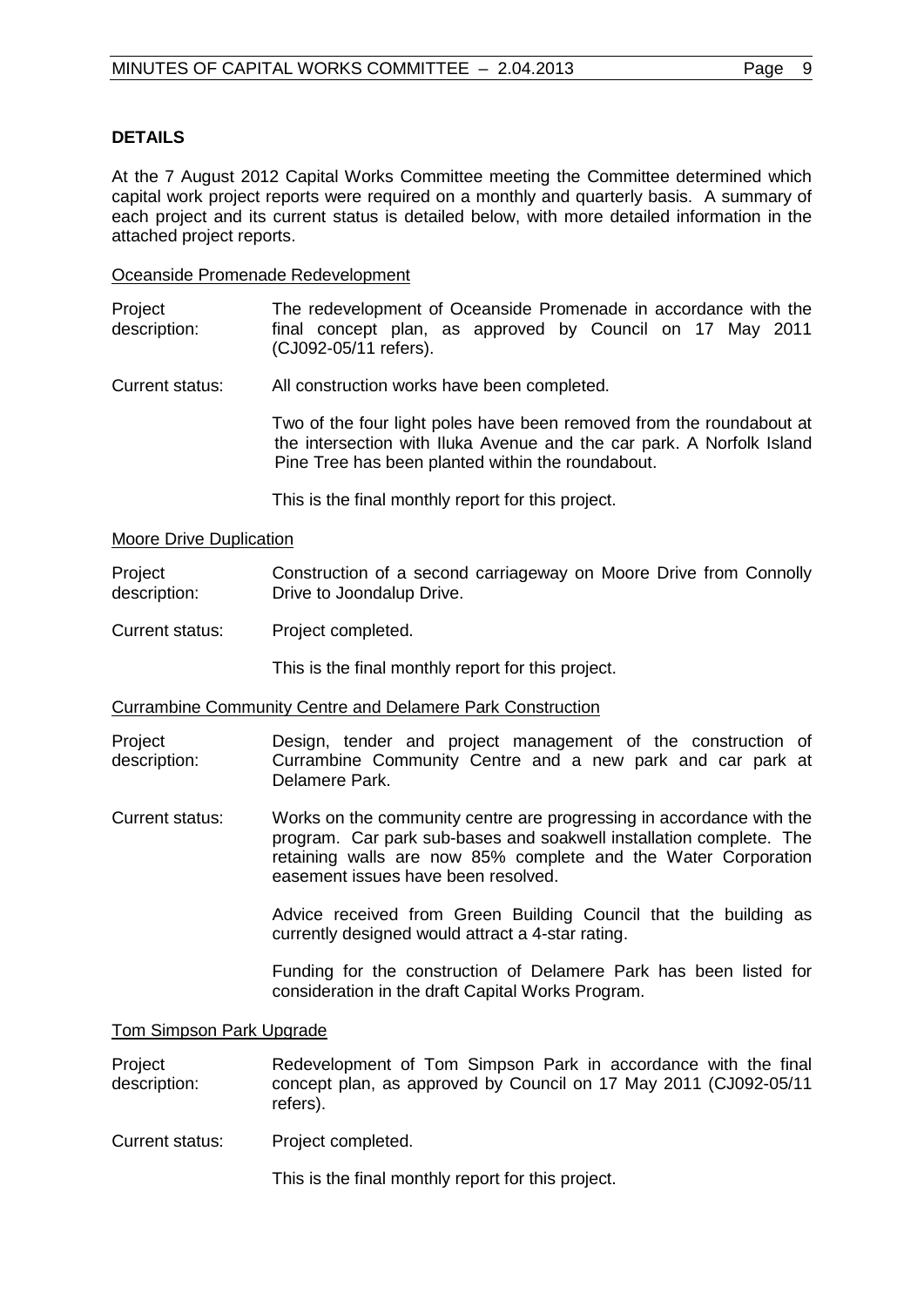#### Entry Statements

| Project      | Installation of two entry statements to be installed at both ends of                                                                          |
|--------------|-----------------------------------------------------------------------------------------------------------------------------------------------|
| description: | Marmion Avenue. The Entry Statement project underpins the concept<br>of 'a memorable gateway into the City of Joondalup, with visitors and    |
|              | residents "moving through" the design'. The scope of the project<br>includes the installation of poles, signage, trees and ground treatments. |
|              |                                                                                                                                               |

Current status: Following meeting with senior executives from Main Roads WA a revised design is being prepared for the southern entry statement for final approval by Main Roads WA.

#### Mirror Park Skate Park

Project description: Construction of a skate park facility at Mirror Park, Ocean Reef in accordance with Council resolution CJ099-06/11.

Current status: Project completed.

The official opening of the skate park took place on 23 February 2013.

This is the final monthly report for this project.

#### **Legislation / Strategic Community Plan / policy implications**

**Legislation** *S*ections 5.17 and 6.8 of the *Local Government Act 1995*.

A Committee cannot make decisions, on behalf of the Council, that require an absolute majority decision (Section 5.17 of the *Local Government Act 1995)*, in which case, and in accordance with Section 6.8 of the *Local Government Act 1995,* includes approving expenditure not included in the City's Annual Budget. The Capital Works Committee could only recommend to the Council to approve or modify capital works projects.

#### **Strategic Community Plan**

- **Key theme** Financial Sustainability.
- **Objective** Major project delivery.
- **Strategic initiative** Not applicable.
- **Policy** Not applicable.

# **Risk management considerations**

Not applicable.

# **Financial/budget implications**

Not applicable.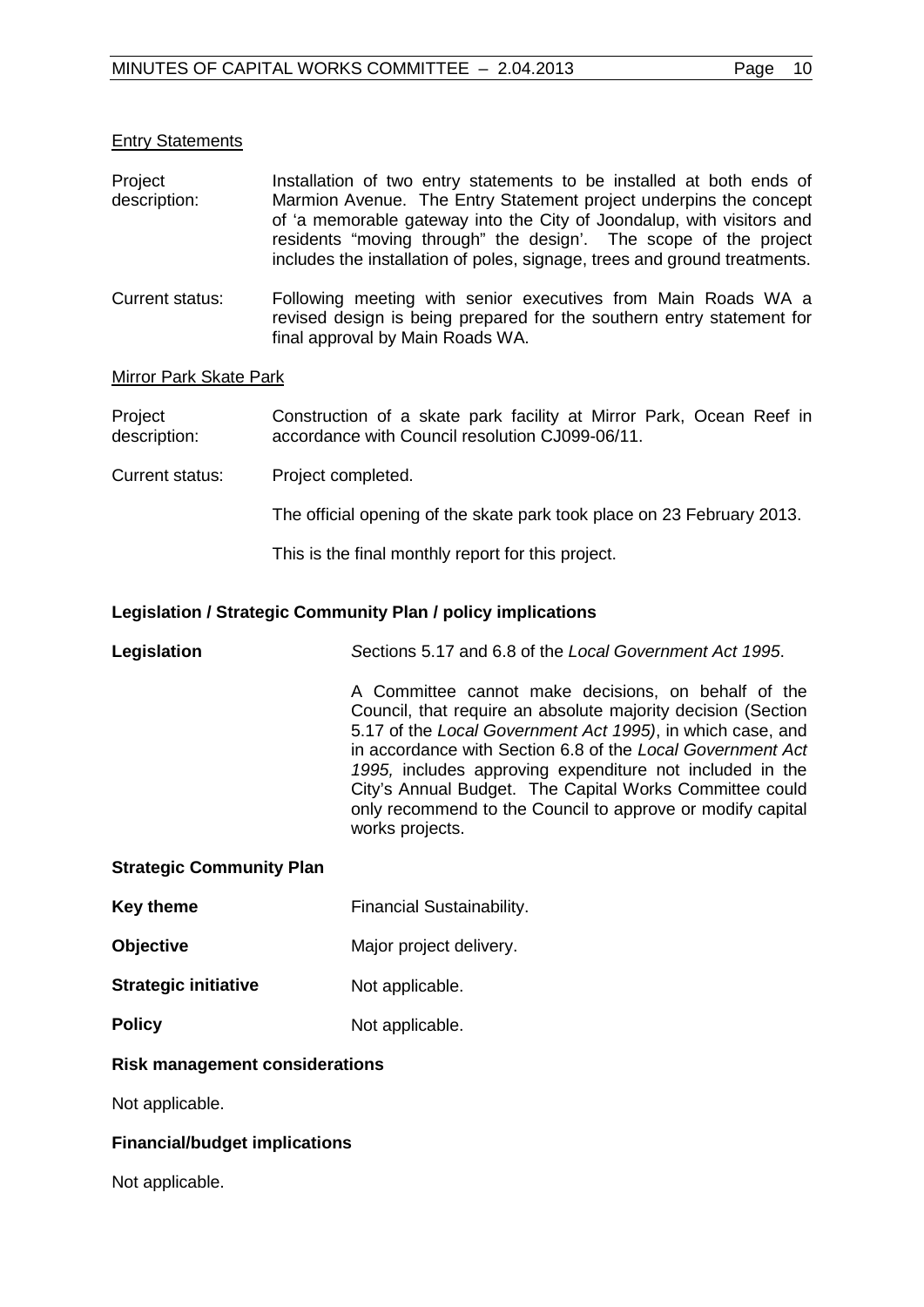# **Regional significance**

Not applicable.

# **Sustainability implications**

Not applicable.

# **Consultation**

Not applicable.

# **COMMENT**

The attached capital works project reports provide an update on the activities undertaken in the last month.

# **VOTING REQUIREMENTS**

Simple Majority.

**MOVED Cr Amphlett, SECONDED Cr Ritchie that the Capital Works Committee NOTES the monthly capital works project reports for:**

- **1 Oceanside Promenade redevelopment;**
- **2 Moore Drive duplication;**
- **3 Currambine Community Centre and Delamere Park construction;**
- **4 Tom Simpson Park upgrade;**
- **5 Entry Statements;**
- **6 Mirror Park Skate Park,**

**as detailed in Attachments 1 to 6 to this Report.**

# **The Motion was Put and CARRIED (7/0) CARRIED (7/0)**

**In favour of the Motion:** Cr McLean, Mayor Pickard, Crs Amphlett, Corr, Hamilton-Prime, Ritchie and Taylor.

*Appendix 2 refers*

*To access this attachment on electronic document, click here: [Attach2agnCWC020413.pdf](http://www.joondalup.wa.gov.au/files/committees/CWOC/2013/Attach2agnCWC020413.pdf)*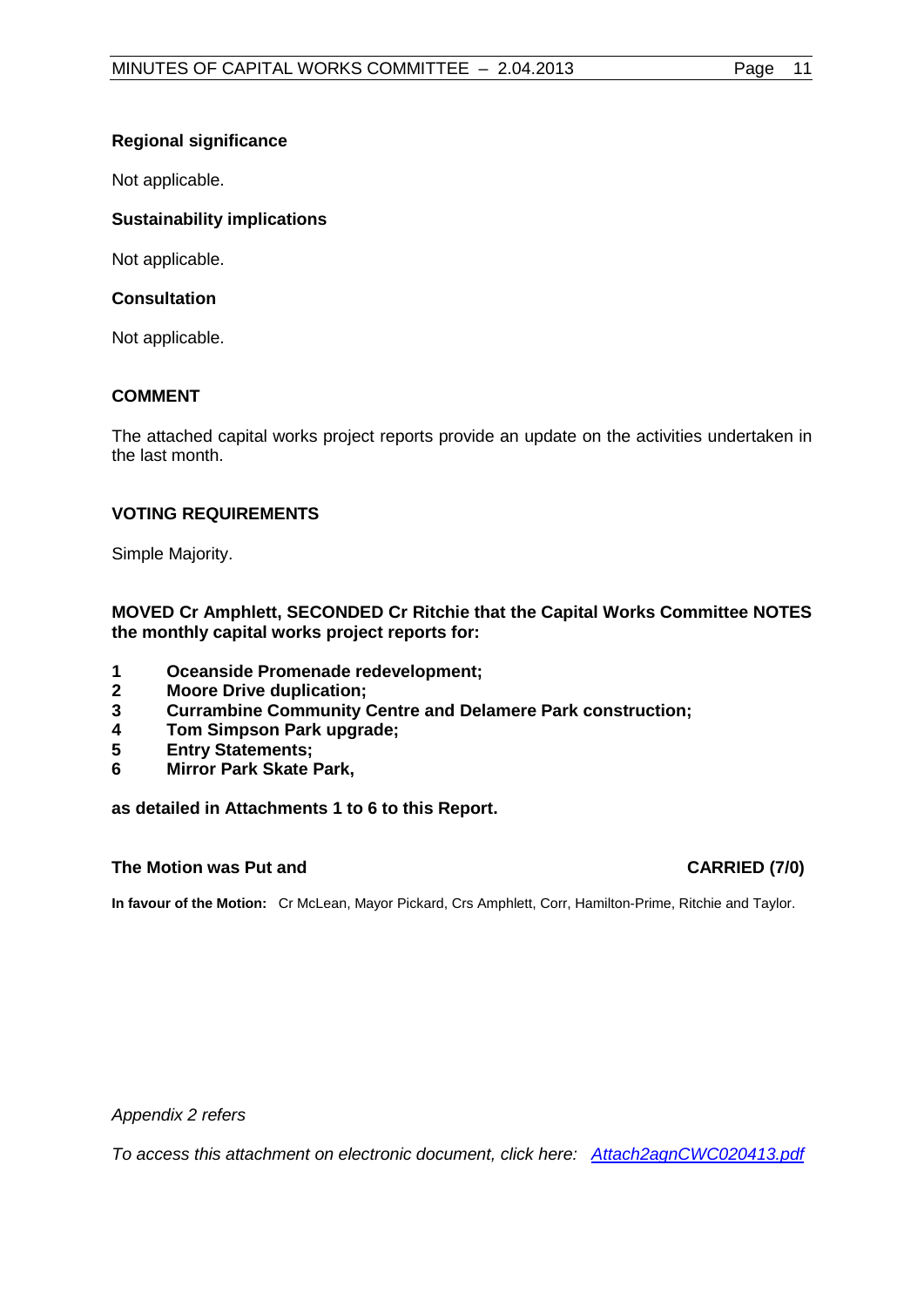# <span id="page-11-0"></span>**ITEM 3 ENTRY STATEMENTS REVISED DESIGN**

| WARD                                  | All                                                                                                                                                                                              |                                                                                                                                                                                       |
|---------------------------------------|--------------------------------------------------------------------------------------------------------------------------------------------------------------------------------------------------|---------------------------------------------------------------------------------------------------------------------------------------------------------------------------------------|
| <b>RESPONSIBLE</b><br><b>DIRECTOR</b> | Mr Nico Claassen<br>Infrastructure Services                                                                                                                                                      |                                                                                                                                                                                       |
| <b>FILE NUMBER</b>                    | 102496, 102315, 55541, 102623                                                                                                                                                                    |                                                                                                                                                                                       |
| <b>ATTACHMENT</b>                     | Attachment 1<br>Attachment 2<br>Attachment 3<br>Attachment 4                                                                                                                                     | Northern Entry Statement Concept Design<br>Southern Entry Statement Concept Design<br><b>Southern Entry Statement Locations</b><br>Proposed and Existing Entry Statement<br>Locations |
| <b>AUTHORITY / DISCRETION</b>         | Executive – The substantial direction setting and oversight<br>role of Council, such as adopting plans and reports,<br>accepting tenders, directing operations, setting and<br>amending budgets. |                                                                                                                                                                                       |

# **PURPOSE**

For Council to approve the revised design and scope of works for the entry statements located at the northern and southern entrances along Marmion Avenue to the City's district.

# **EXECUTIVE SUMMARY**

At the Capital Works Committee meeting held on 6 November 2012 and the subsequent ordinary meeting of Council held on 20 November 2012, Council confirmed its commitment to the erection of entry statements and requested that a revised design be prepared which retains the key principles of the original concept design (CJ253-11/12 refers).

This report provides information to Council regarding the revised design, scope of works and proposed cost estimate for the entry statements. In-principle support has been given by Main Roads WA for the installation of the southern entry statement.

*It is recommended that Council APPROVES:*

- *1 the revised Entry Statement design and scope of works as shown on Attachments 1 and 2 to this Report;*
- *2 relocating the southern entry statement 50 metres north of the local government boundary at the intersection of Marmion Avenue and Beach Road; as shown on Attachment 3 to this Report.*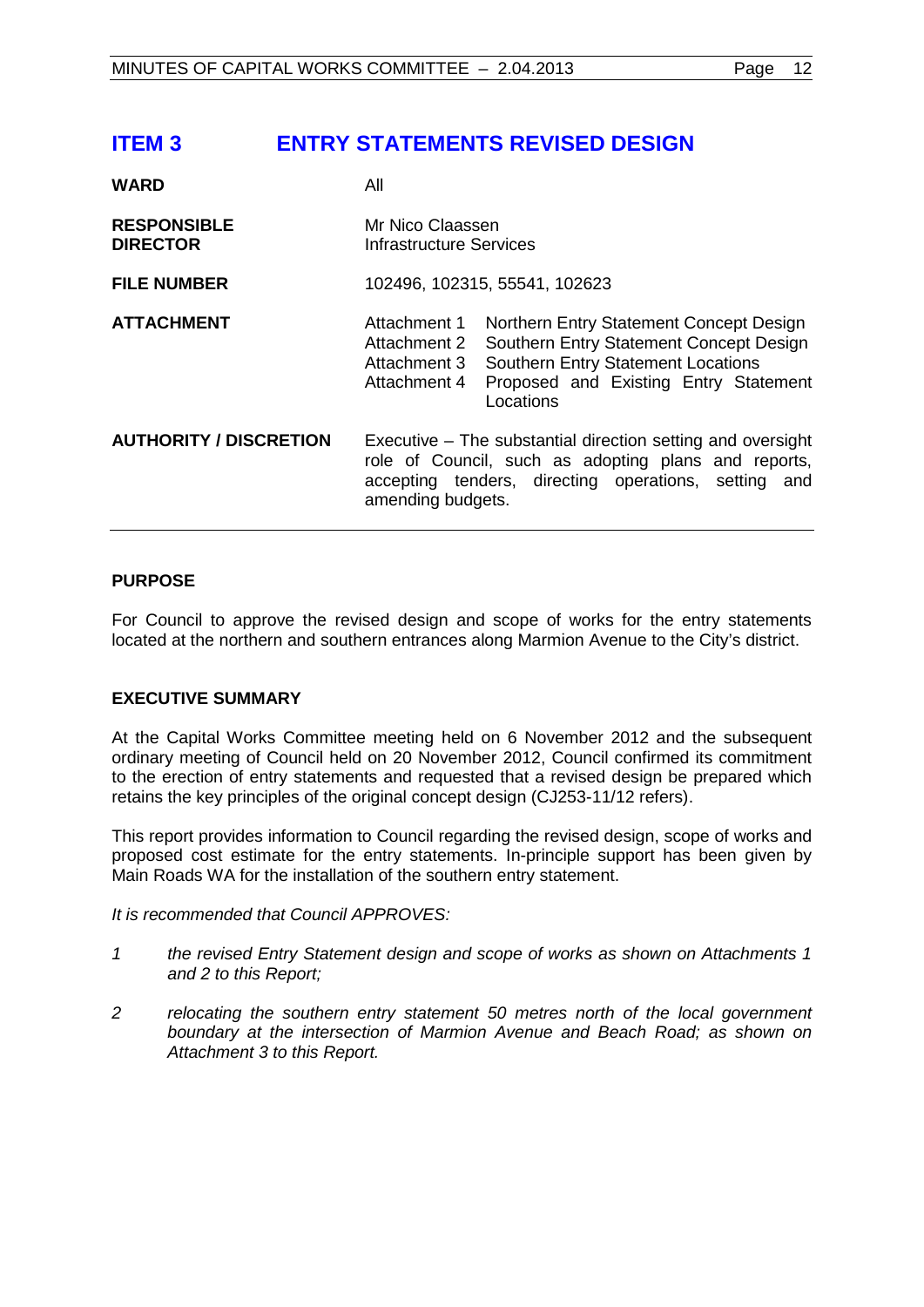# **BACKGROUND**

The concept for the City's entry statements is to provide a memorable gateway into the City of Joondalup*. "A clear Joondalup sign informs people of where they are entering while the rest of the design mimics a city skyline and the individual elements are an interpretive reflection of what is the City of Joondalup (past, present and future)"*. The northern entry sign is sited approximately 215 metres south of the local government boundary; while the southern entry sign is sited 50 metres north of the local government boundary.

The concept design for the construction of three entry statements and the budget of \$375,750 was endorsed by Council on 17 February 2009 (CJ028-02/09 refers). The budget was based upon the architect's cost estimate from 2008. The City consulted Main Roads WA regarding the design, who requested that a wire rope barrier be installed between the road edge and the entry statement. Following a revised cost estimate there were insufficient funds for the installation of three entry statements. On 16 February 2010 Council approved the construction of two entry statements only at the northern and southern boundaries to the City (CJ026-02/10 refers).

Tenders were advertised on 31 March 2012 with the tender proposals received in April 2012 ranging in value from \$572,691 to \$885,987. Consequently the tenders were declined and the architect, UDLA, was requested to revise and reduce the scope of works to fit the budget. The revised estimate as reported to the Capital Works Committee held on 2 October 2012 was \$263,000 per entry statement, which was \$186,000 over the 2012-13 budget allocation. It was requested at that committee meeting for the Chief Executive Officer to review the concept design and project scope for two entry statements for the City and provide a further report for Council's consideration.

At the Capital Works Committee meeting held on 6 November 2012 and the subsequent ordinary meeting of Council held on 20 November 2012, Council confirmed its commitment to the erection of entry statements (CJ253-11/12 refers). It was resolved that Council:

- *1 CONFIRMS its commitment to the erection of entry statements in Marmion Avenue north of Beach Road and adjacent to the northern boundary to Cranston Park and Joondalup Drive, near the intersection of Burns Beach Road;*
- *2 RETAINS the key principles of the originally approved concept design;*
- *3 ERECTS the entry statements only in the road median island at the designated location;*
- *4 PREPARES the revised design, scope and cost estimates, together with confirmation from Main Roads WA that the proposed design is approved;*
- *5 in preparing an alternate revised design, GIVES CONSIDERATION to the entry statements running parallel to the road network, mitigating the need for crash barriers.*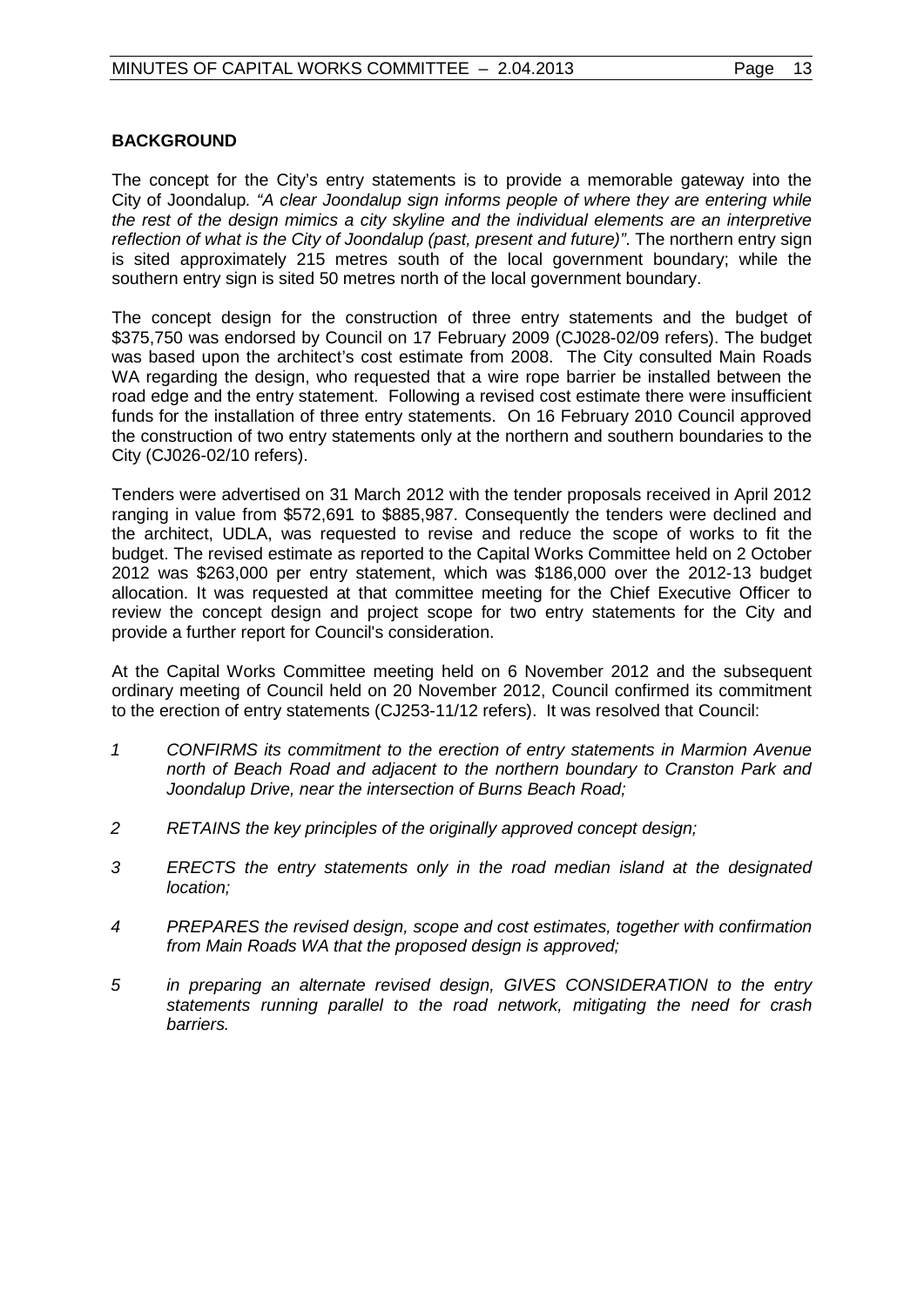# **DETAILS**

Following Council's confirmed commitment to the two entry statements at the southern and northern boundaries of the City a revised design and location (Attachments 1 and 2 refer) has been prepared with the following proposed changes:

- Entry statements to be installed in medians only.
- Interpretive poles to be accommodated within a landscaped garden bed.
- Horizontal 'City of Joondalup' entry and exit signs incorporated among the poles unifying the entry statement.
- Relocating the southern entry statement 50 metres north of the City boundary at the intersection of Marmion Avenue and Beach Road (Attachment 3 refers).

The number and design of the poles mirrors the original design.

The original concept design was to utilise both the verges and medians along Marmion Avenue, with the southern entry statement located one kilometre north of the City's boundary. It is suggested the southern entry statement be located 50 metres north of the boundary at the intersection of Marmion Avenue and Beach Road. The revised concept design is only utilising the median strip and by moving the entry statement closer to the City's southern boundary will more clearly signify to passing traffic that they have arrived within the boundaries of the City of Joondalup. It is a prominent location which clearly marks one's journey into the City.

The revised design has been assessed by an external Quantity Surveyor for the installation of both entry statements and is within the current funding available of \$349,892.

Main Roads WA has viewed the revised design and given in-principle support for the southern entry statement. A requirement from Main Roads WA is the inclusion of a wire rope barrier. Main Roads WA has confirmed that the wire rope barrier can be set 405mm from the back of the semi-mountable roadside kerb (based on the Main Roads WA *Wire Rope Barrier Design Sheet Rev. F*, provided to the City on 7 March 2013) and including the 1.5 metre deflection zone still allows a 2.5 metre space at the southern entry statement and 9.5 metres at the northern entry statement which is sufficient to install the proposed design. The landscaping component of the design is not affected by the wire rope deflection zone.

A final design, based on the latest *Wire Rope Barrier Design Sheet*, is currently being prepared for Main Roads WA approval.

#### **Issues and options considered**

# **Option 1**

Council may proceed with the entry statement project, based on the revised design subject to Main Roads WA final approval for the southern entry statement.

# **Option 2**

Council can decide not to proceed with the entry statement project.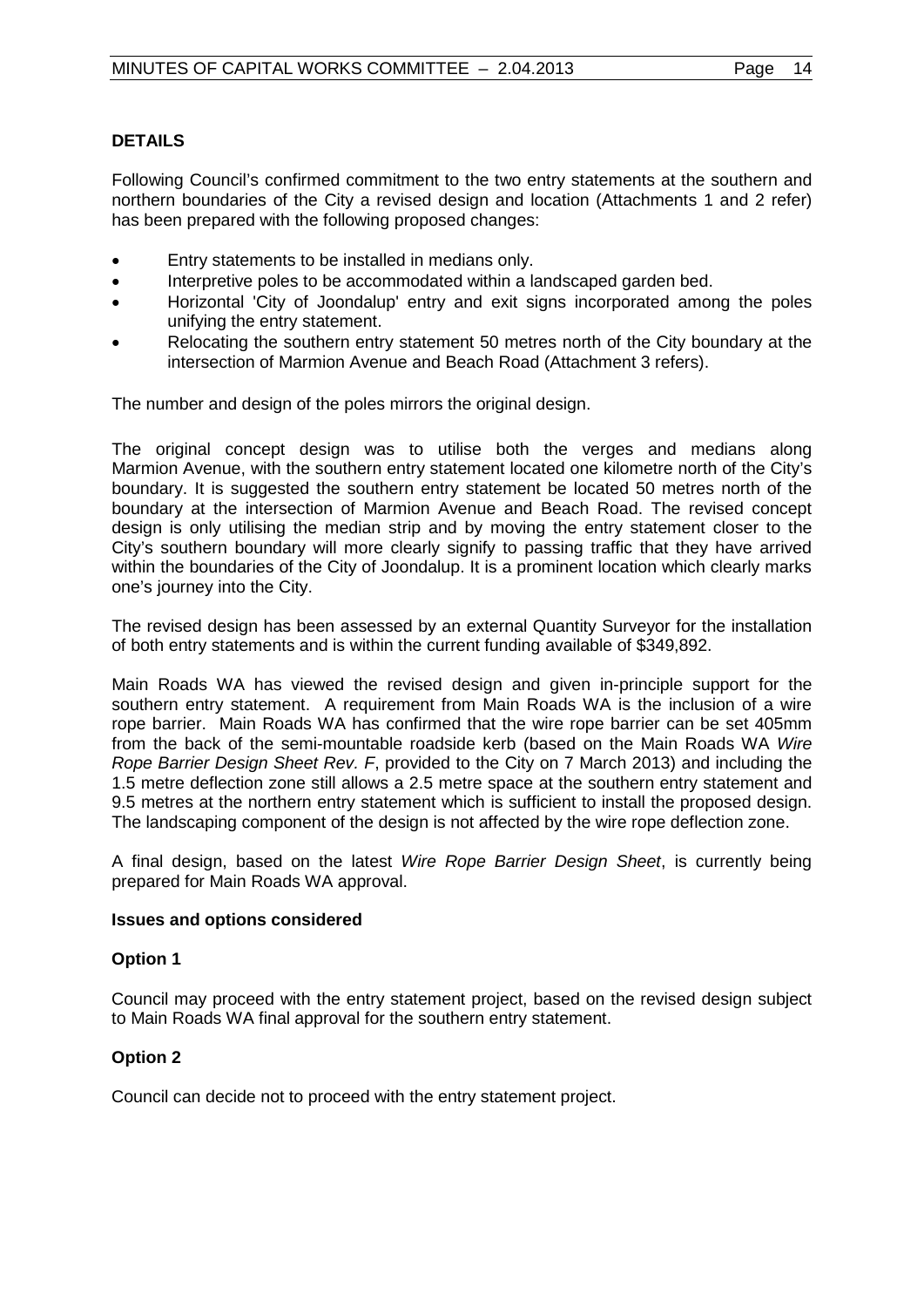#### **Legislation / Strategic Community Plan / policy implications**

| Legislation                     | Not applicable.                                                                                            |  |
|---------------------------------|------------------------------------------------------------------------------------------------------------|--|
| <b>Strategic Community Plan</b> |                                                                                                            |  |
| Key theme                       | <b>Quality Urban Environment.</b>                                                                          |  |
| <b>Objective</b>                | Quality open spaced.                                                                                       |  |
| <b>Strategic initiative</b>     | Establish landscapes that are unique to the City and provide<br>statements within prominent network areas. |  |
| <b>Policy</b>                   | Not applicable.                                                                                            |  |

#### **Risk management considerations**

The entry statements have been designed in accordance with Australian Standards to minimise any risks associated with vehicle and pedestrian movement through the proposed entry statement.

#### **Financial/budget implications**

| Account no.                                 | W1329                       |
|---------------------------------------------|-----------------------------|
| <b>Budget Item</b>                          | SSE 2019 - Entry Statements |
| Original budget 2010/11                     | \$375,750                   |
| Amount spent to 30 June 2012                | 25,858<br>S.                |
| Approved carried forward as of 30 June 2012 | 9,892<br>\$.                |
| Approved budget 2012/13                     | \$340,000                   |
| Total project budget available              | \$349,892                   |
| Amount spent and committed to date          | 11,000                      |
|                                             |                             |

**Annual maintenance 15,000 per entry statement.** 

All amounts quoted in this report are exclusive of GST.

#### **Regional significance**

Not applicable.

#### **Sustainability implications**

Not applicable.

#### **Consultation**

Elected Members have provided input into the entry statement design following a number of workshops with the architect designer.

Main Roads WA has given in-principle support for the southern entry statement.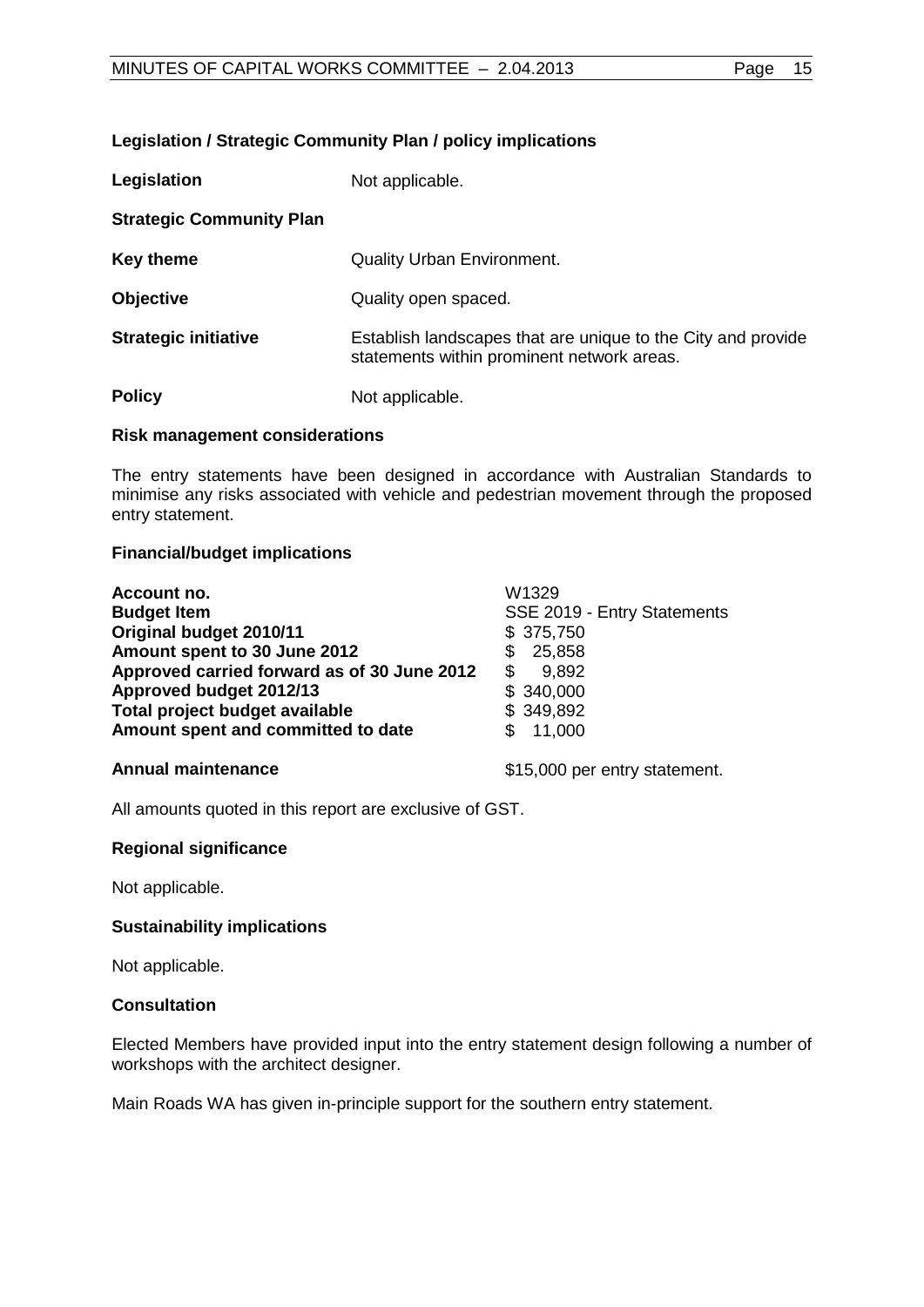# **COMMENT**

The entry statement project provides the opportunity to construct a memorable gateway into the City of Joondalup. The revised design in the median islands retains the key principles of the original concept design and can be accommodated within the existing budget.

Locating the southern entry statement 50 metres north of the City boundary as suggested will mean the entry statement is more prominent and will mark clearly one's arrival and journey into the City of Joondalup.

Once approval has been gained for the northern and southern entry statements and a style guide established, development of suburb entry statements will proceed. The suburb entry statements will draw on the form, style and colour of the northern and southern entry statements to provide uniformity in design and image.

# **VOTING REQUIREMENTS**

Simple Majority.

# **OFFICER'S RECOMMENDATION:**

That Council APPROVES:

- 1 the revised Entry Statement design and scope of works as shown on Attachments 1 and 2 to this Report;
- 2 relocating the southern entry statement 50 metres north of the local government boundary at the intersection of Marmion Avenue and Beach Road as shown on Attachment 3 to this Report.

#### **MOVED Cr Hamilton-Prime, SECONDED Cr Amphlett that Council APPROVES:**

- **1 the revised Entry Statement design and scope of works as shown on Attachments 1 and 2 to this Report, subject to the reinstatement of an approximate half width City of Joondalup monolith sign as per the original design and scope of works for the southern entry statement, with the original monolith sign design being used for the northern entry statement;**
- **2 relocating the southern entry statement 50 metres north of the local government boundary at the intersection of Marmion Avenue and Beach Road as shown on Attachment 3 to this Report.**

#### **The Motion was Put and CARRIED (4/3)**

**In favour of the Motion:** Mayor Pickard, Crs Amphlett, Hamilton-Prime and Ritchie. **Against the Motion:** Crs Corr, McLean and Taylor.

#### *Appendix 3 refers*

*To access this attachment on electronic document, click here: [Attach3agnCWC020413.pdf](http://www.joondalup.wa.gov.au/files/committees/CWOC/2013/Attach3agnCWC020413.pdf)*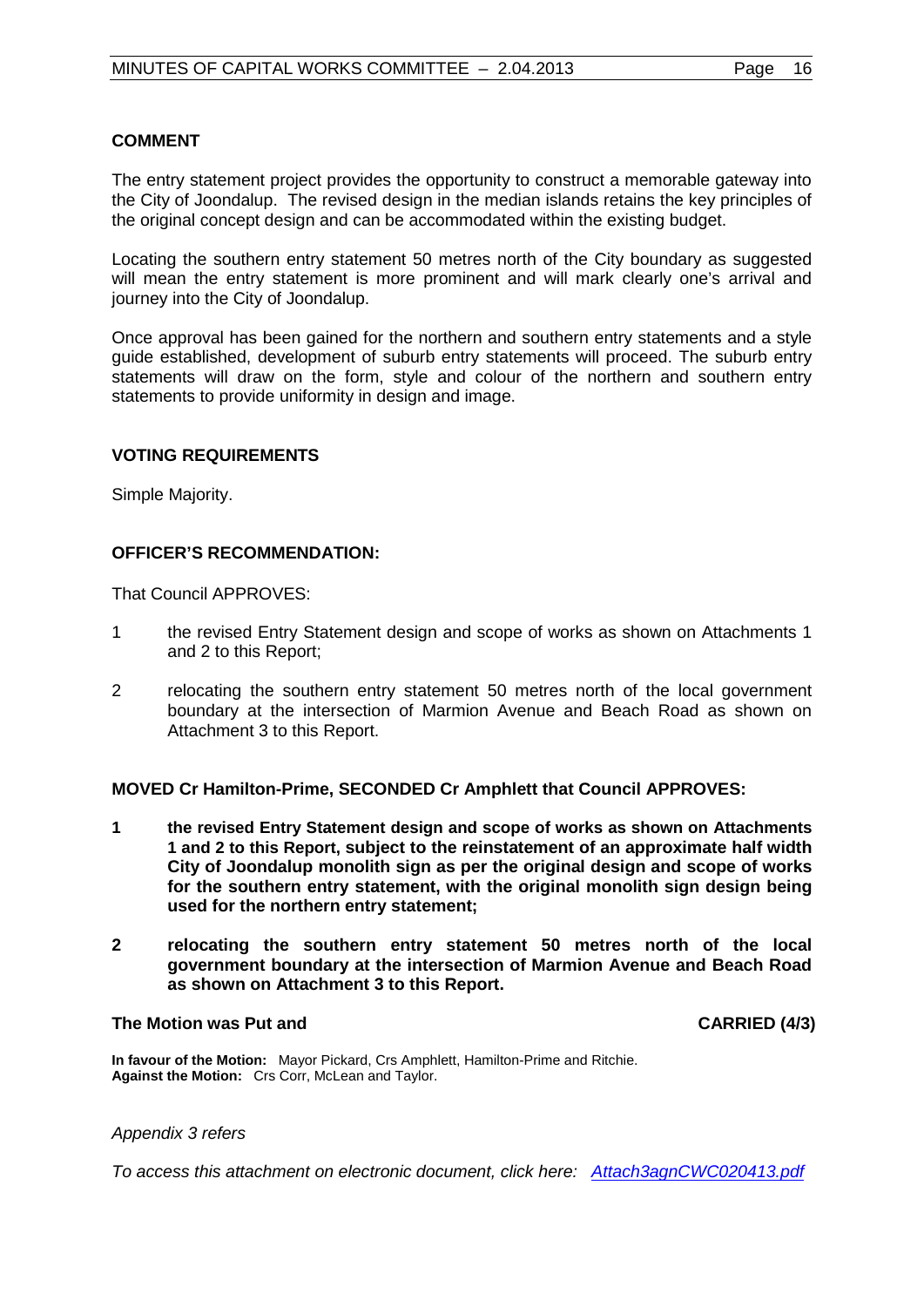*The Governance Coordinator left the room at 6.35pm.*

# <span id="page-16-0"></span>**ITEM 4 ICONIC EAST-WEST ARTERIAL ROAD PROJECTS – SHENTON AVENUE**

| <b>WARD</b>                           | North / North-Central                                                                                                                                                                            |                                                                                                                                                                                                                                                         |
|---------------------------------------|--------------------------------------------------------------------------------------------------------------------------------------------------------------------------------------------------|---------------------------------------------------------------------------------------------------------------------------------------------------------------------------------------------------------------------------------------------------------|
| <b>RESPONSIBLE</b><br><b>DIRECTOR</b> | Mr Nico Claassen<br>Infrastructure Services                                                                                                                                                      |                                                                                                                                                                                                                                                         |
| <b>FILE NUMBER</b>                    | 102496, 53597, 101515                                                                                                                                                                            |                                                                                                                                                                                                                                                         |
| <b>ATTACHMENT</b>                     | Attachment 1<br>Attachment 2<br>Attachment 3<br>Attachment 4                                                                                                                                     | Location of Iconic Road Projects<br>Concept design for Iconic Arterial Roads<br>Projects (2008)<br>Design for stage 1 of Shenton Avenue<br>Iconic Arterial Road project<br>Concept design for stage 2 of Shenton<br>Avenue Iconic Arterial Road project |
| <b>AUTHORITY / DISCRETION</b>         | Executive - The substantial direction setting and oversight<br>role of Council, such as adopting plans and reports,<br>accepting tenders, directing operations, setting and<br>amending budgets. |                                                                                                                                                                                                                                                         |

# **PURPOSE**

For Council to approve the design and budget for the Iconic East-West Arterial Roads project for Shenton Avenue.

# **EXECUTIVE SUMMARY**

The pilot Iconic East-West Arterial Road project was undertaken on Burns Beach Road and Hodges Drive. The Iconic East-West Arterial Road projects are a key focus area of the Landscape Master Plan. They are intended to provide a unique image for the City of Joondalup on high usage roads using plant species that are indigenous to Joondalup while reducing water consumption.

The Burns Beach Road project was implemented in three stages and following planting to Zones 4-5 from the Mitchell Freeway to Joondalup Drive in June 2013, will be fully completed.

An evaluation of stage 1 of the Burns Beach Road project (Delgado Parade to Mitchell Freeway) was presented to Council on 25 May 2010 (CJ081-05/10 refers). The report provided a breakdown of costs and an estimated budget for the completion of Burns Beach Road and the remaining Iconic East-West Arterial Roads projects. Council agreed, in part to: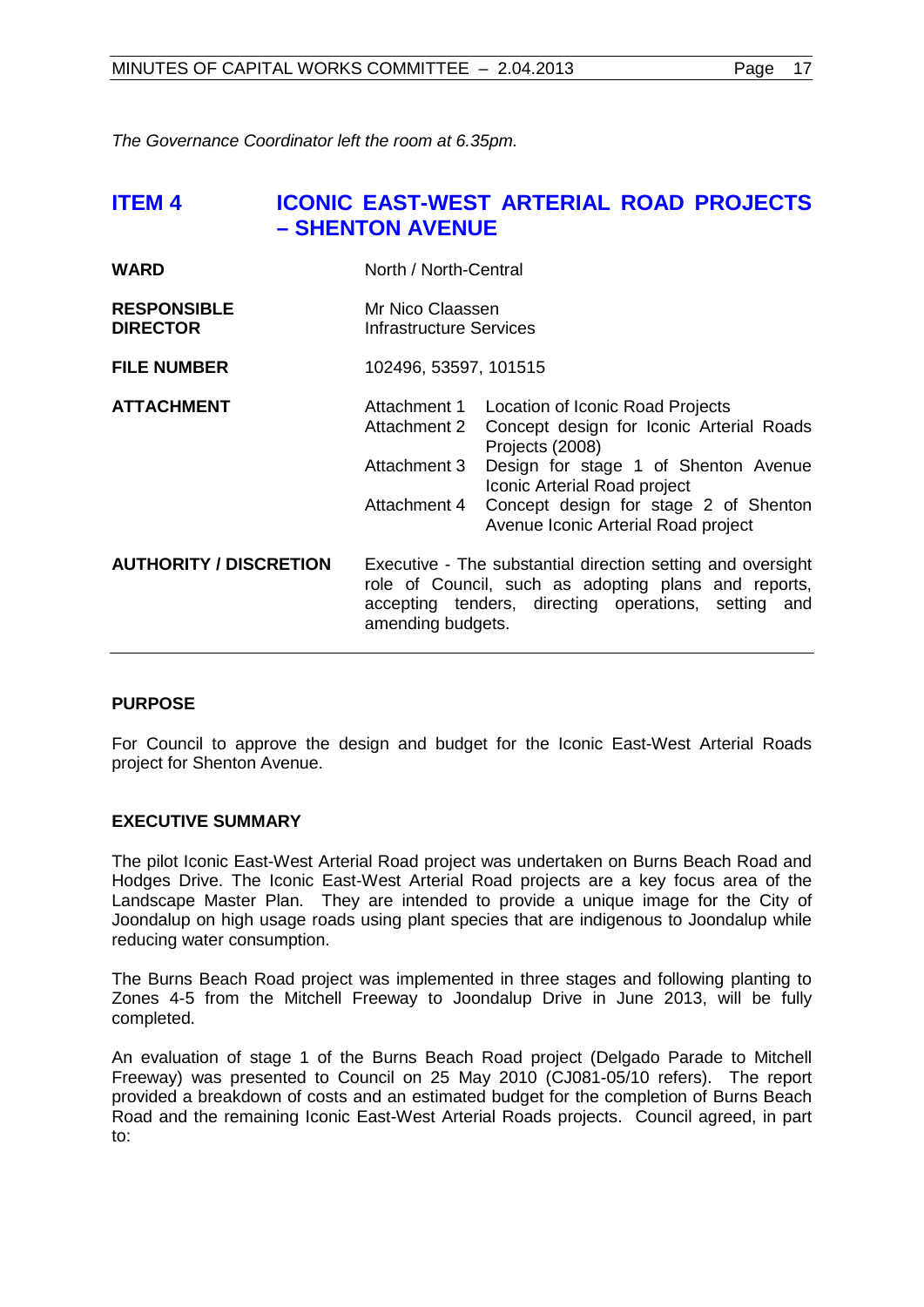*"2 NOTE that further evaluation and costing on completion of Stage 1 of the Burns Beach Road Project in 2011 will be required before detailed budgeting and scheduling of future works is undertaken";*

This report provides an evaluation of the costs for the Burns Beach Road Iconic Road project and seeks additional funding for the Shenton Avenue Iconic Road projects. The evaluation highlights the budget shortfall for the future Iconic East-West Arterial Road projects and suggests a rationalisation of the original design to reduce future costs while still retaining the Landscape Master Plan principles.

*It is recommended that Council:*

- *1 APPROVES the proposed rationalised concept design, being Option 1, for Stage 2 of the Shenton Avenue Iconic Roads project;*
- *2 NOTES the listing of \$850,763 in the draft 2013-14 Capital Works budget for consideration for the completion of the Shenton Avenue Iconic Roads Project.*

# **BACKGROUND**

In 2007 the State Minister for Water announced significant changes for local government in addressing water usage levels. The Minister required that all local governments submit a Water Usage Plan by June 2008 and conform to regulated water usage limits by July 2009. Following these changes to water usage the City undertook a desktop review of landscape planning and development to assess the approach taken to landscape master planning and develop principles and concepts to inform the Landscape Master Plan (LMP). Council endorsed the aims and principles of landscape master planning on 18 March 2008 (CJ034-03/08 refers) and requested that seven iconic projects be undertaken on the following east-west arterial roads (Attachment 1 refers):

- Burns Beach Road.
- **Hodges Drive.**
- Shenton Avenue.
- Ocean Reef Road.
- Whitfords Avenue.
- Hepburn Avenue.
- Warwick Road.

The LMP was adopted by Council on 16 December 2008 (CJ259-12/08 refers).

Endorsement of the draft concept design for the Iconic East-West Arterial Road projects was sought from Council on 2 September 2008 (CJ176-09/08 refers). Council endorsed the concept plan (Attachment 2 refers) and agreed to the Burns Beach Road median strip being the first iconic project for implementation during 2008-09.

The concept design for the seven iconic projects incorporated water sensitive urban design and provided a unique image for the City in high visibility and high usage roads. The concept design incorporated the use of colour and indigenous species to illustrate the biodiversity of Joondalup.

The concept design was based on a grid system of distinct garden beds which would contain native plants that represented the original species of flora that inhabited the corridor prior to development. The garden beds were followed by a section of soils that were distinct to the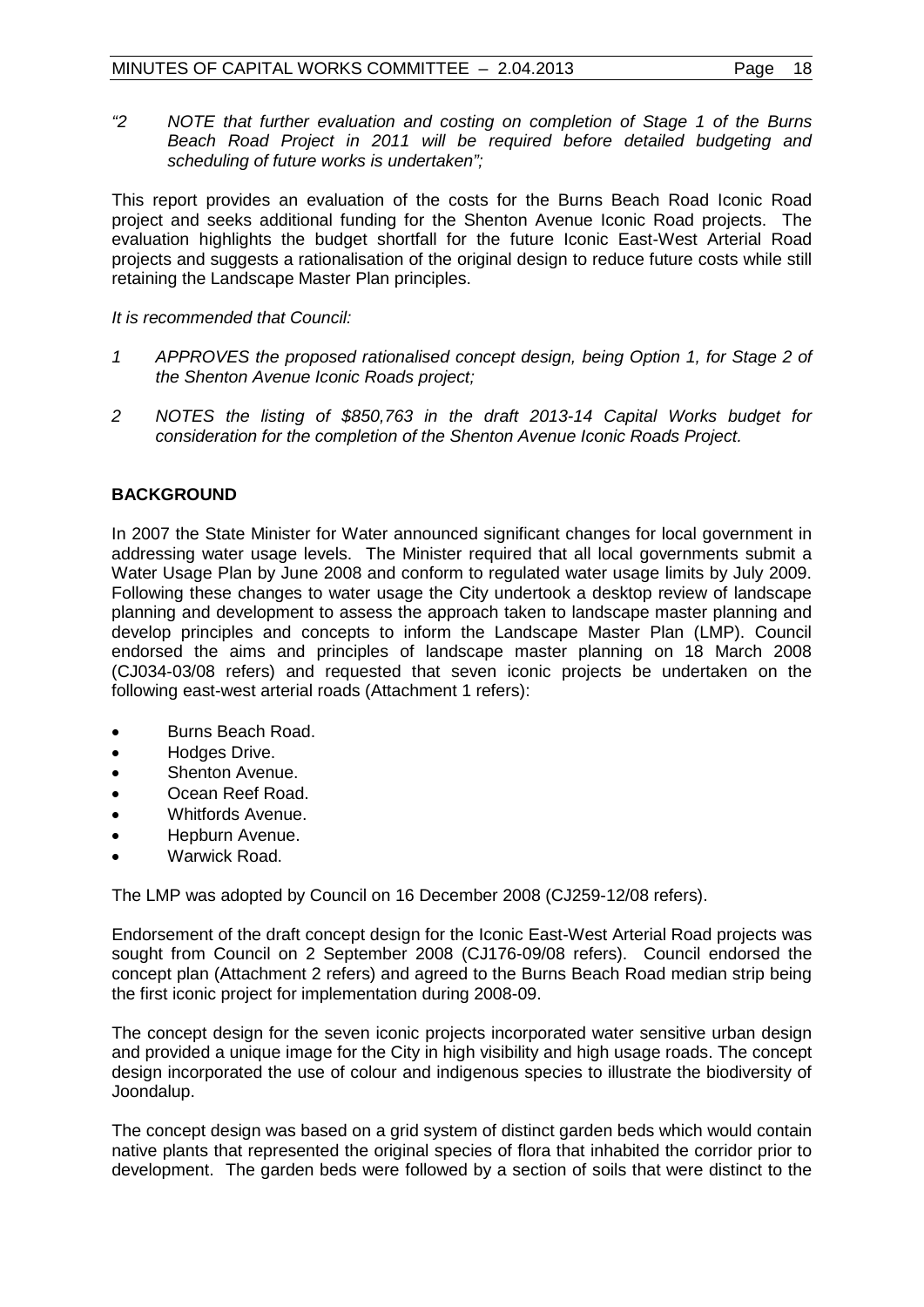area to delineate the different beds of floral species. The concept design evolved to use coloured concrete panels that reflected the change in soil from the coast to the bush rather than the use of soil.

While the concept design developed provided considerable value in water reduction and sustainable water use, it was acknowledged that implementation of an iconic project was required as a pilot to ascertain all costs and to evaluate the benefits. The knowledge and experience gained in implementing an iconic project would be of importance when planning future projects and when rolling out the City-wide program.

In addition to the pilot Iconic East-West Arterial Road project for Burns Beach Road in 2008-09, Council, through the budget process, requested that the verge and median strips on Hodges Drive between the Mitchell Freeway and Joondalup Drive be included as an iconic road project.

Following Council's endorsement of the concept plan a number of operational matters were identified during the detailed design and costing process. These operational matters included the staging of the project at Burns Beach Road and Hodges Drive over three years and the supply of local provenance plant species.

Local nurseries were unable to supply sufficient plants in the quantities needed for the projects and to have them ready for delivery by April 2009. Most of the plant species would also need to go through a specialist process which included harvesting and propagating provenance plant stock, with seeds and cuttings collected in spring of the year prior to their propagation. This resulted in the need to stage the projects over three years from 2008-2009 to 2010-2011 and the requirement for a long-term supply contract with a plant propagation nursery in order to obtain a reliable supply of the unique provenance plant stock for developing the City's seven east-west major road arteries. A report was presented to Council on 25 November 2008 (CJ245-11/08 refers) addressing these operational matters and seeking approval of a revised timeframe and for the City to enter into a long term supply contract with a specialised nursery supplier. Council agreed, in part to:

- *"1 APPROVE a revised timeframe for the delivery of the Burns Beach Road and Hodges Drive Iconic Arterial Road Landscaping Projects to allow implementation over three-stages, commencing in 2008/09 and concluding in 2010/11;*
- *2 AGREE to adopt a rolling three year program for implementation of future iconic road landscaping projects;*
- *3 ENDORSE the City's participation in specialised supply contracts for a period of three years with nursery suppliers for the provision of local provenance plant stock for the Burns Beach and Hodges Drive projects as well as all subsequent arterial iconic landscaping projects as required".*

It was anticipated that funding for the long-term supply contract for provenance plant stock would be sourced from future budget allocations for iconic roads projects.

The three stages for implementation of the Burns Beach Road and Hodges Drive Iconic Road Projects were:

Stage 1 – 2008-09 Planning and construction works for zones 1-3 Burns Beach Road (Delgado Parade to Mitchell Freeway) and Hodges Drive (Mitchell Freeway to Joondalup Drive):

Establish plant procurement management contract and initiate seed bank collections and propagation processes.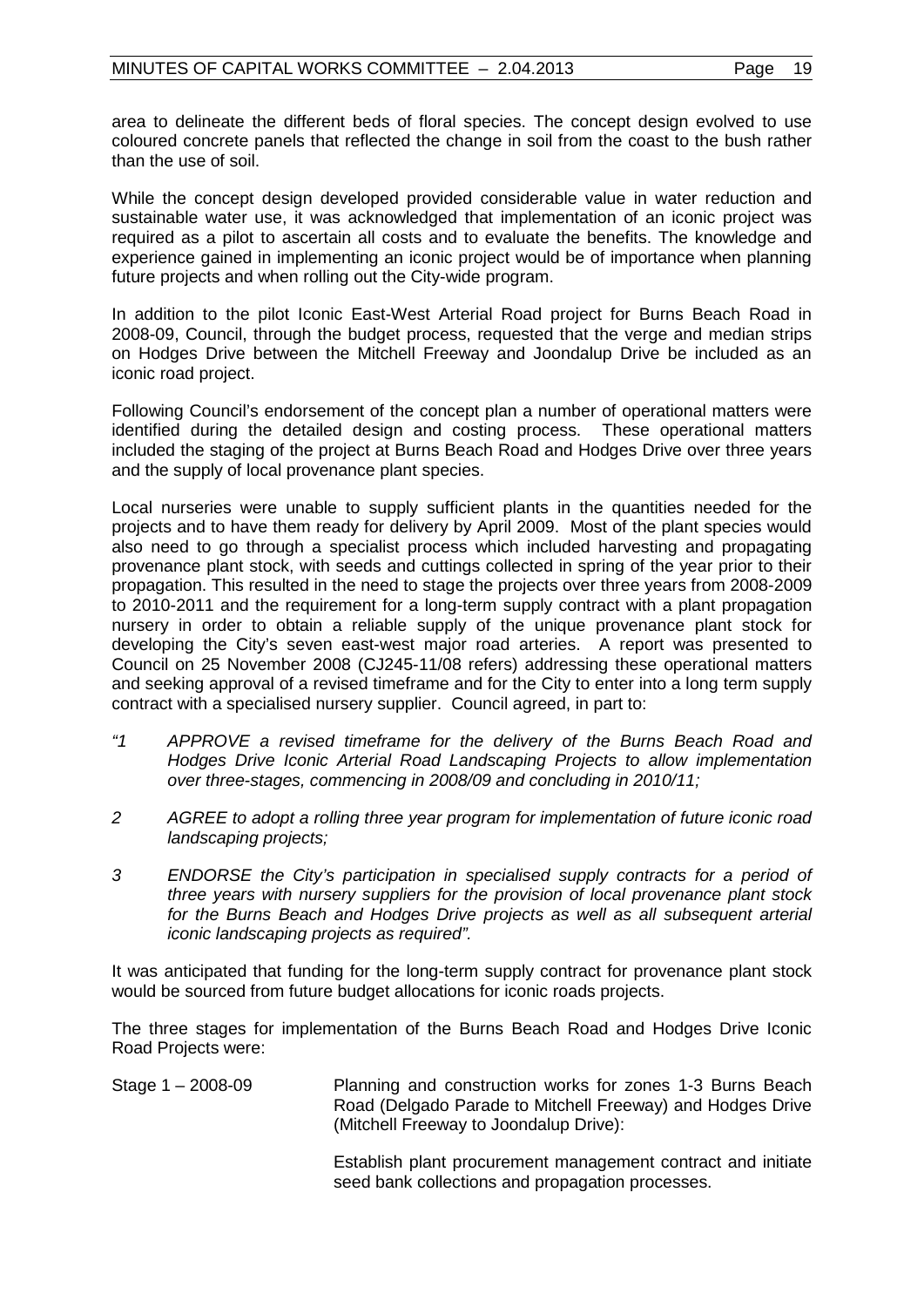| Mass planting of local provenance plant species in zones 1-3<br>and Hodges Drive to commence in April 2010.                                                                                               |
|-----------------------------------------------------------------------------------------------------------------------------------------------------------------------------------------------------------|
| Planning and construction works for zones 4-5 Burns Beach<br>Road (Mitchell Freeway to Joondalup Drive).                                                                                                  |
| Complete Zones 4-5 of Burns Beach Road (Mitchell Freeway<br>to Joondalup Drive) with mass plantings of the required local<br>provenance species commencing from April 2011.                               |
| Mass planting of any remaining plants or plants that have not<br>survived from the previous year undertaken to complete the<br>projects for Burns Beach Road median and Hodges Drive<br>verge and median. |
|                                                                                                                                                                                                           |

# **DETAILS**

# **Burns Beach Road – Current Status**

The actual construction expenditure on the Burns Beach Road Landscaping project has been evaluated and totals \$2,123,500, excluding design costs of \$169,884. This total does not include an estimated amount of \$239,000 to complete the planting required for Zones 4- 5 which will result in a total cost of \$2,362,500 on completion of the works. The estimated project total cost, including design costs, will therefore amount to \$2,532,384. This shows a marked escalation in construction cost compared to the original cost estimate identified for Burns Beach Road of \$19.40 per square metre and the budgeted amount based on the detailed design of \$43.80 per square metre with the anticipated completed construction cost likely to be \$100.60 per square metre.

The plants were ordered in December to allow the plant stock sufficient time to grow prior to the June 2013 planting program.

The actual costs for the Burns Beach Road Landscaping project are as follows:

| Actual area \$/m <sup>2</sup>  | Actual @ 23 November 2012 |
|--------------------------------|---------------------------|
| $23,485m^2 \text{ @ } $100.60$ | \$2,362,500               |

#### **Shenton Avenue – Current Status**

The Shenton Avenue Iconic Road project is scheduled to be undertaken in 2012-13 and 2013-14. Planning has commenced for the project and as with the Burns Beach Road the project will be split into stages. A number of options have been developed for the Shenton Avenue project based upon experience gained while implementing the Burns Beach Road project, the available funding and the tie in required with the works undertaken on Joondalup Drive and Hodges Drive. The stages for the Shenton Avenue project are listed below:

#### Stage 1

Shenton Avenue - Joondalup Drive to Mitchell Freeway

This stage includes the landscape upgrade of the median plus the southern and northern verges. Some of the initial upgrade work on the verges has previously been undertaken but still requires completion. This section of Shenton Avenue will receive premium treatment due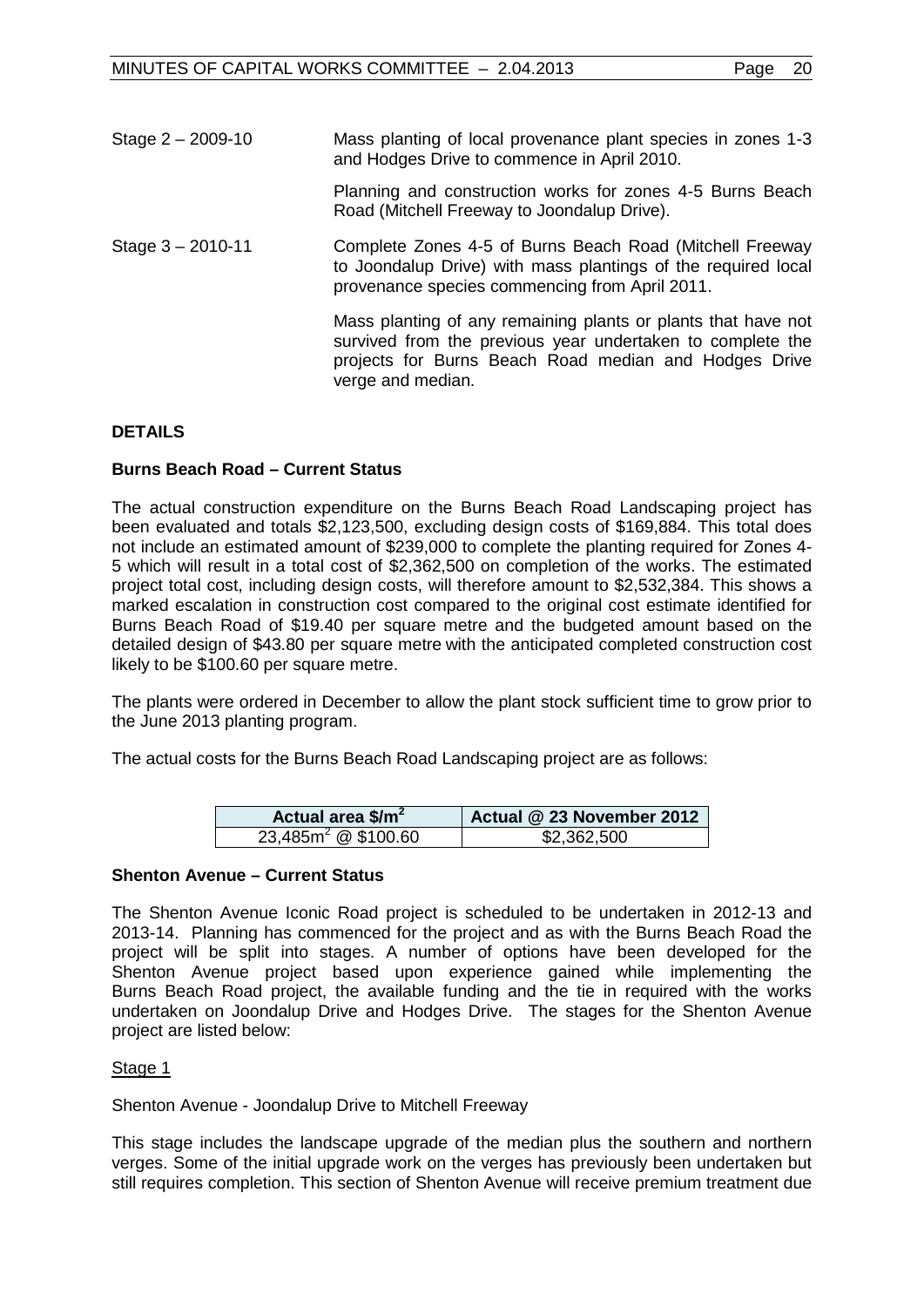to its proximity to the City Centre and in keeping with the landscape treatment already completed in Hodges Drive between the Freeway and Joondalup Drive. Refer to Attachment 3 for the concept design for this stage of the project. The addition of a wider (1200mm) concrete border will also facilitate maintenance.

The estimated costs for stage 1 are listed below:

| <b>STAGE 1</b>                         |                                                                                                  |
|----------------------------------------|--------------------------------------------------------------------------------------------------|
| <b>Item</b>                            | <b>Shenton Avenue - Joondalup Drive to</b><br>Freeway Median and Verges @ \$119.65m <sup>2</sup> |
| <b>Remainder Professional Services</b> | \$25,282                                                                                         |
| <b>Construction Estimate Median</b>    | \$311,098                                                                                        |
| <b>Construction Estimate Verges</b>    | \$189,693                                                                                        |
| <b>Construction Estimate Total</b>     | \$500,791                                                                                        |
| <b>Total</b>                           | \$526,073                                                                                        |

Note: \$19,246 has already been paid for design costs.

# Stage 2

Shenton Avenue – Mitchell Freeway to Marmion Avenue, this stage includes the landscape upgrade to the median only. Two options have been developed for stage 2 for consideration, the options provide for a 'rationalised treatment' and a 'premium treatment'.

# Option 1 **'Rationalised treatment.'**

Premium treatments as seen at Burns Beach Road to be applied to the high profile nibs on the median. For the remainder the Casuarina trees be retained, new mulch applied and border the median with a 1200mm coloured concrete seam border (see Attachment 4). Construction costs for this option are estimated at \$75.84 per square metre.

# Option 2 'Premium treatment.'

Premium treatment applied to the entire length of the median. The landscaping will be to the same standard as Burns Beach Road but with a wider 1200mm coloured concrete seam border. The Casuarina trees will be removed and mass planting undertaken. Construction costs for this option are estimated at \$119.65 per square metre which has been calculated on the final unit cost for Burns Beach Road at \$100.60 per square metre with an increase to \$119.65 to allow for increased material and labour costs.

Both options allow a contingency for a degree of hard digging and unforeseen circumstances.

The following table shows the predicted budget that will be required for the Shenton Avenue future Iconic Arterial Road Project based on the proposed rate for Options 1 (rationalised) and 2 (premium) of  $$75.84m<sup>2</sup>$  and  $$119.65m<sup>2</sup>$  respectively and the current budget.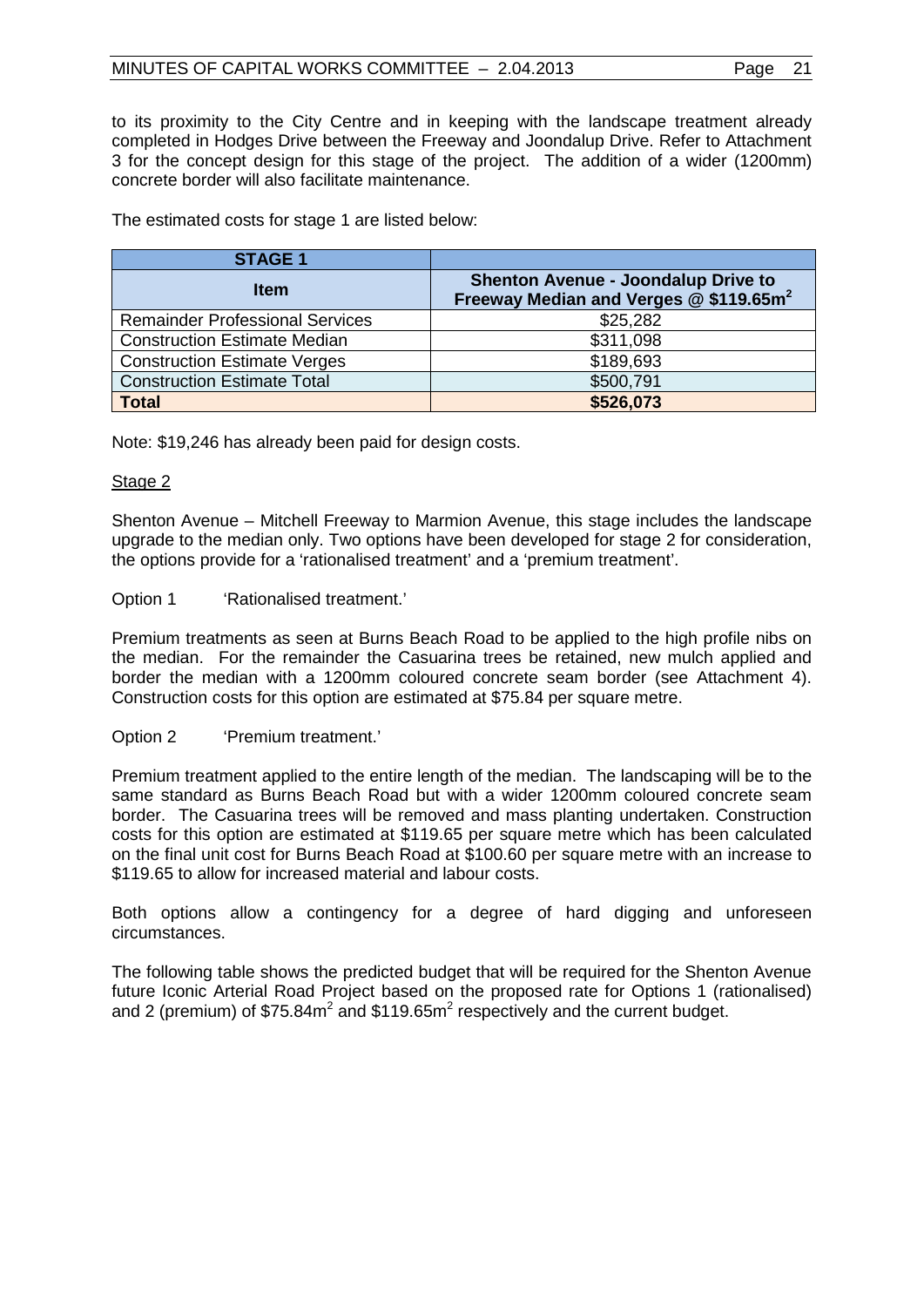| <b>STAGE 2</b>                            |                                                                                                                    |                                                                                                                      |                       |  |  |  |
|-------------------------------------------|--------------------------------------------------------------------------------------------------------------------|----------------------------------------------------------------------------------------------------------------------|-----------------------|--|--|--|
| <b>Item</b>                               | <b>Option 1</b><br><b>Shenton Avenue -</b><br><b>Freeway to Marmion</b><br>Avenue Median@<br>\$75.84m <sup>2</sup> | <b>Option 2</b><br><b>Shenton Avenue -</b><br><b>Freeway to Marmion</b><br>Avenue Median @<br>\$119.65m <sup>2</sup> | <b>Current Budget</b> |  |  |  |
| Remainder<br><b>Professional Services</b> | \$70,216                                                                                                           | \$70,216                                                                                                             |                       |  |  |  |
| <b>Construction Estimate</b><br>Median    | \$1,254,474                                                                                                        | \$1,978,965                                                                                                          | \$1,000,000           |  |  |  |
| <b>Total</b>                              | \$1,324,690                                                                                                        | \$2,049,181                                                                                                          |                       |  |  |  |

It is considered that option 1 for stage 2 of the Shenton Avenue Iconic Road project will deliver the most cost effective outcome for the City. It reduces the amount of cross section concrete and allows for the retention of the existing mature trees while delivering on the principles of the LMP.

To complete stages 1 and 2 (option 1), a budget of \$1,850,763 is required. The current budget allocation inclusive of years 2012-13 and 2013-14 is \$1,000,000. This leaves a shortfall of \$850,763. An additional sum of \$850,763 is listed in the draft 2013-14 Capital Works Budget to complete this iconic arterial road project.

#### **Legislation / Strategic Community Plan / policy implications**

| Legislation                     | Rights in Water and Irrigation Act 1914.                                                                   |  |
|---------------------------------|------------------------------------------------------------------------------------------------------------|--|
| <b>Strategic Community Plan</b> |                                                                                                            |  |
| <b>Key theme</b>                | <b>Quality Urban Environment.</b>                                                                          |  |
| <b>Objective</b>                | Quality open spaces.                                                                                       |  |
| <b>Strategic initiative</b>     | Establish landscapes that are unique to the City and provide<br>statements within prominent network areas. |  |
| <b>Policy</b>                   | Not applicable.                                                                                            |  |

#### **Risk management considerations**

It was recognised when adopting the LMP aims and principles that the costs associated with landscape master planning were a key operational and financial risk. If the Iconic East-West Arterial Road projects continue to be delivered at the standard set at Burns Beach Road the future budget for this program will need to be increased significantly.

Community expectation has been created by the landscaping of Burns Beach Road, as the pilot project, and with the stated objective of landscaping all the East-West Arterial Roads to a similar standard.

# **Financial/budget implications**

The table below provides a summary of the Iconic East-West Arterial Road projects original budget compared with the revised and proposed budgets.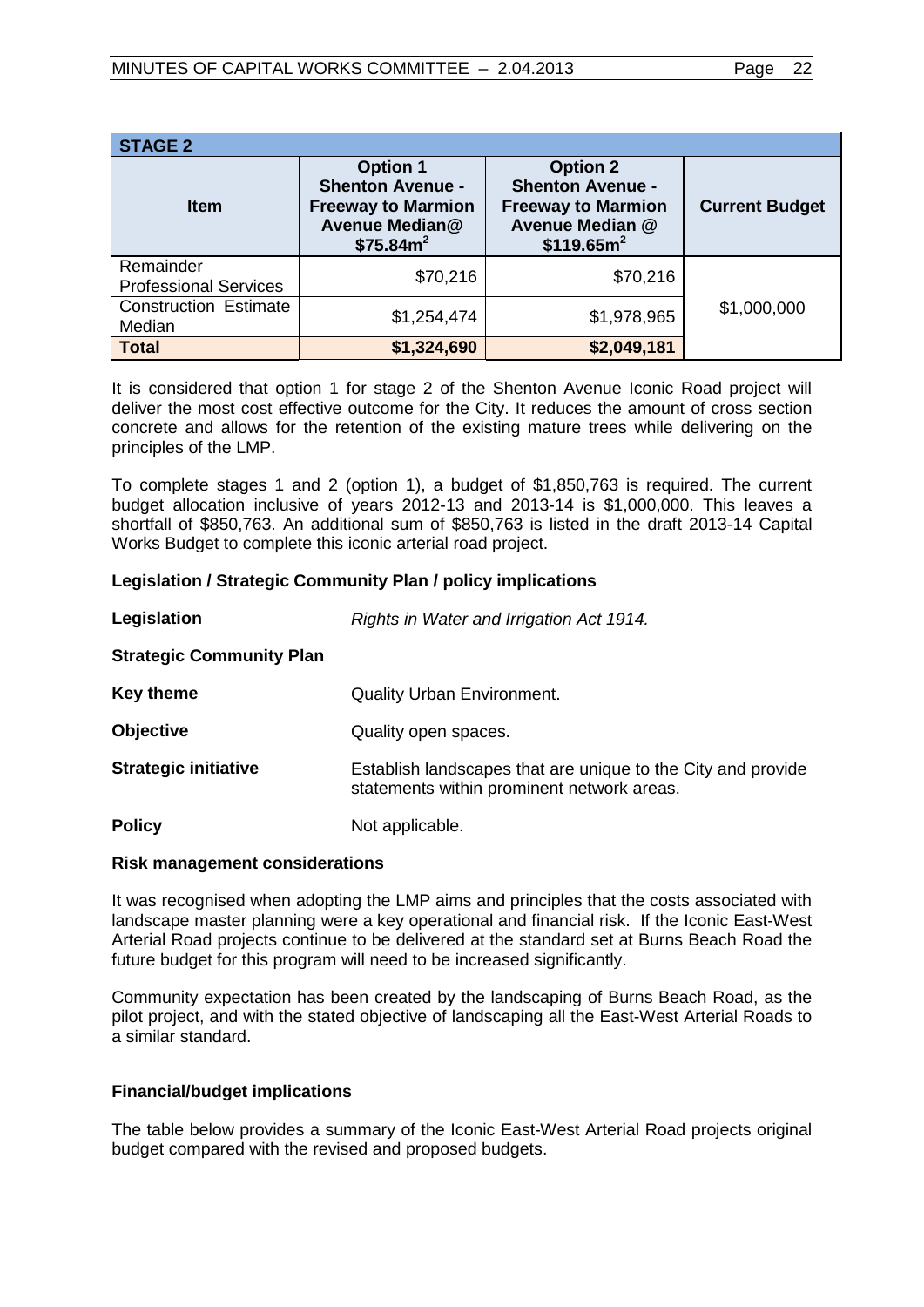| <b>ICONIC</b><br><b>ROAD</b><br><b>PROJECT</b>                | <b>Current</b><br><b>Budget</b> | <b>Rationalised Option 1</b><br>@ \$75.84 $m2$ | <b>Premium Option 2 @</b><br>\$119.65m <sup>2</sup> |
|---------------------------------------------------------------|---------------------------------|------------------------------------------------|-----------------------------------------------------|
| Shenton<br>Avenue<br>$\overline{\phantom{0}}$<br>Stages 1 & 2 | \$1,000,000                     | \$1,850,763                                    | \$2,575,254                                         |

If option 1 (rationalised option) is adopted by Council for stage 2 of the Shenton Avenue Iconic Road project there is still a shortfall of \$850,763. This has been included in the draft 2013-14 Capital Works budget for consideration.

All amounts quoted in this report are to be exclusive of GST.

# **Regional significance**

Not applicable.

# **Sustainability implications**

The iconic arterial road projects of the City's Landscape Master Plan will be a major resource in ensuring the protection of the local biodiversity of the City of Joondalup. These projects will contribute to the preservation of local biodiversity through the collection, propagation and mass planting of local iconic species, thus ensuring the preservation of local native plants. Showcasing the regions unique plants through the arterial road projects, as well as in other works under the City's Landscape Master Plan, will encourage the community to include local provenance plants in home gardens, all of which will enhance the availability of suitable habitat for local fauna.

# **Consultation**

Not applicable.

# **COMMENT**

Burns Beach Road was the pilot Iconic East-West Arterial Roads project and it has been landscaped to the full scope of the concept design referred to as the 'Premium' treatment. A review of the design and associated actual costs indicate that the costs can be significantly reduced by rationalising the design by limiting the cross panels or 'Premium' landscape treatment to nibs along the median such as at intersections and also to provide greater safety when undertaking maintenance on these higher speed roads by increasing the width of the concrete seam, back-of-kerb to 1200mm.

Burns Beach Road, as the northernmost boundary Iconic East-West Arterial Road, provides an entry statement to the City through the unique landscaping style applied to the median. Future options available for the remaining projects are applying a 'Rationalised' version of this 'Premium' treatment, or a more modified treatment for all the other Iconic East-West Arterial Roads.

# **VOTING REQUIREMENTS**

Simple Majority.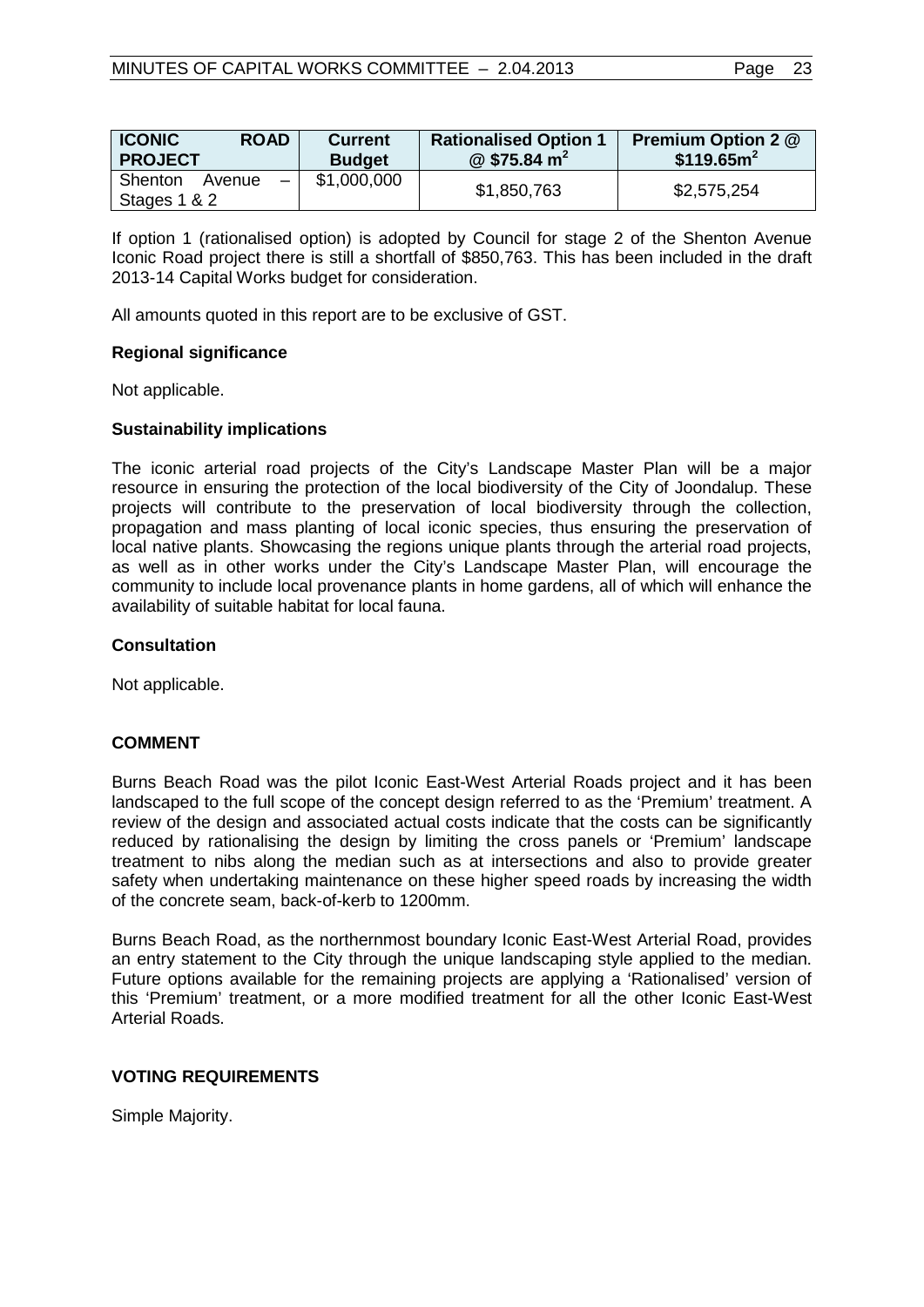That Council:

- 1 APPROVES the proposed rationalised concept design, being Option 1, for Stage 2 of the Shenton Avenue Iconic Roads project;
- 2 NOTES the listing of \$850,763 in the draft 2013-14 Capital Works budget for consideration for the completion of the Shenton Avenue Iconic Roads Project.

# **MOVED Mayor Pickard, SECONDED Cr Hamilton-Prime that Council:**

- **1 APPROVES the proposed rationalised concept design, being Option 1, for Stage 2 of the Shenton Avenue Iconic Roads project;**
- **2 NOTES the listing of \$850,763 in the draft 2013-14 Capital Works budget for consideration for the completion of the Shenton Avenue Iconic Roads Project;**
- **3 REQUESTS that a report be presented to a future Capital Works Committee meeting reviewing the Iconic East-West Arterial Roads Projects with the objective to significantly reduce project costs.**

It was requested that Parts 1 and 2 of the Motion be voted upon, with Part 3 being voted upon separately.

#### **MOVED Mayor Pickard, SECONDED Cr Hamilton-Prime that Council:**

- **1 APPROVES the proposed rationalised concept design, being Option 1, for Stage 2 of the Shenton Avenue Iconic Roads project;**
- **2 NOTES the listing of \$850,763 in the draft 2013-14 Capital Works budget for consideration for the completion of the Shenton Avenue Iconic Roads Project;**

#### **The Motion was Put and CARRIED (6/1)**

**In favour of the Motion:** Cr McLean, Mayor Pickard, Crs Amphlett, Hamilton-Prime, Ritchie and Taylor. **Against the Motion:** Cr Corr.

#### **MOVED Mayor Pickard, SECONDED Cr Hamilton-Prime that Council:**

**3 REQUESTS that a report be presented to a future Capital Works Committee meeting reviewing the Iconic East-West Arterial Roads Projects with the objective to significantly reduce project costs.**

#### **The Motion was Put and CARRIED (7/0)**

**In favour of the Motion:** Cr McLean, Mayor Pickard, Crs Amphlett, Corr, Hamilton-Prime, Ritchie and Taylor.

#### *Appendix 4 refers*

*To access this attachment on electronic document, click here: [Attach4agnCWC020413.pdf](http://www.joondalup.wa.gov.au/files/committees/CWOC/2013/Attach4agnCWC020413.pdf)*